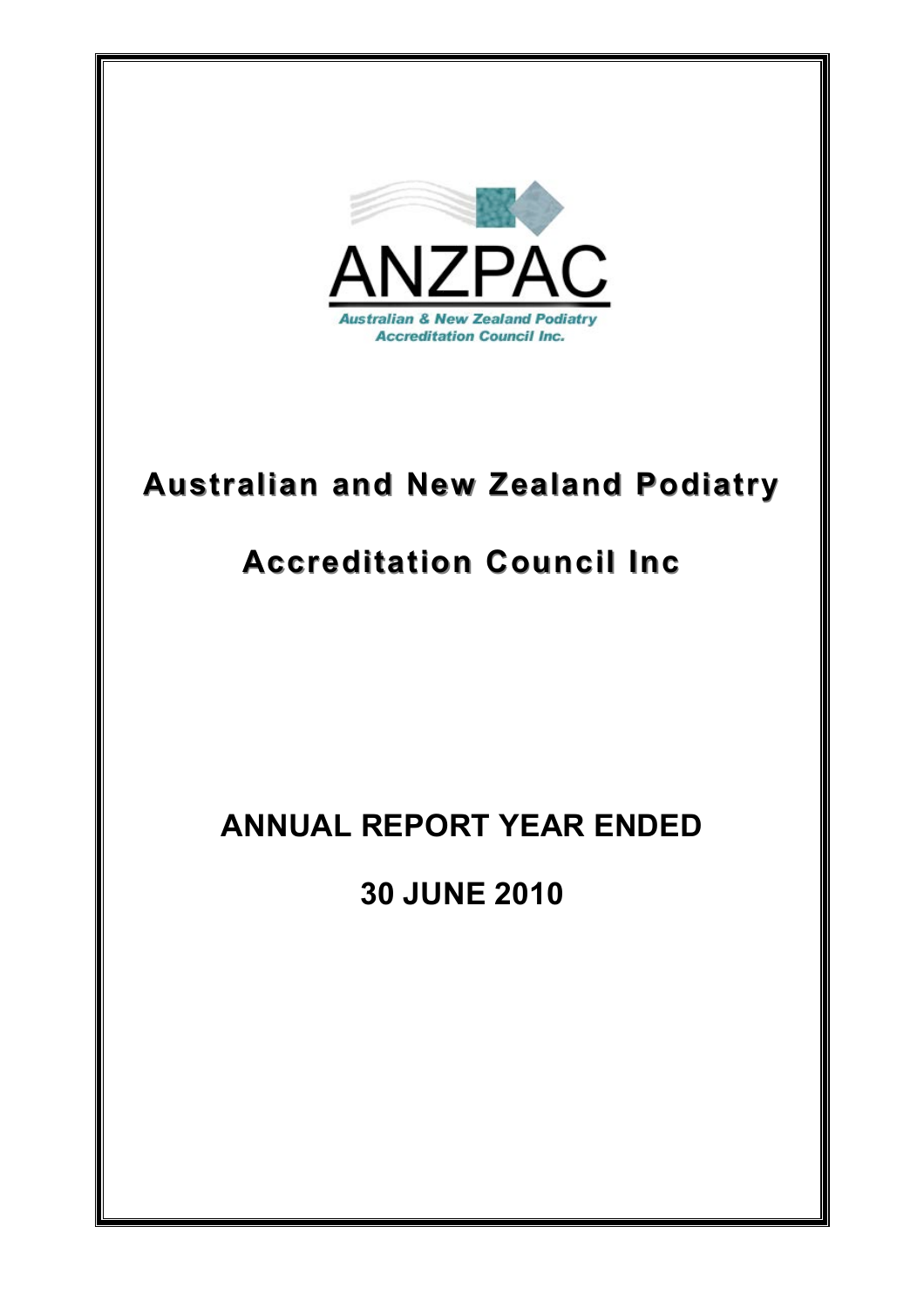

**Address:** Suite 3, 154 Fullarton Road ROSE PARK SA 5067

**Phone:** (08) 8431 5079 **Fax:** (08) 8333 1569 **Email:** admin@anzpac.org.au **Website:** www.anzpac.org.au **ABN:** 91 454 059 309

30 September 2010

To All Stakeholders

I have pleasure in presenting the second Annual Report of the Australian and New Zealand Podiatry Accreditation Council Inc (ANZPAC) for the twelve (12) months ended 30 June 2010.

I wish to thank the Executive Officer and staff for the diligent and professional manner in which they have provided services and support to the Council.

**Rolf Scharfbillig CHAIRPERSON**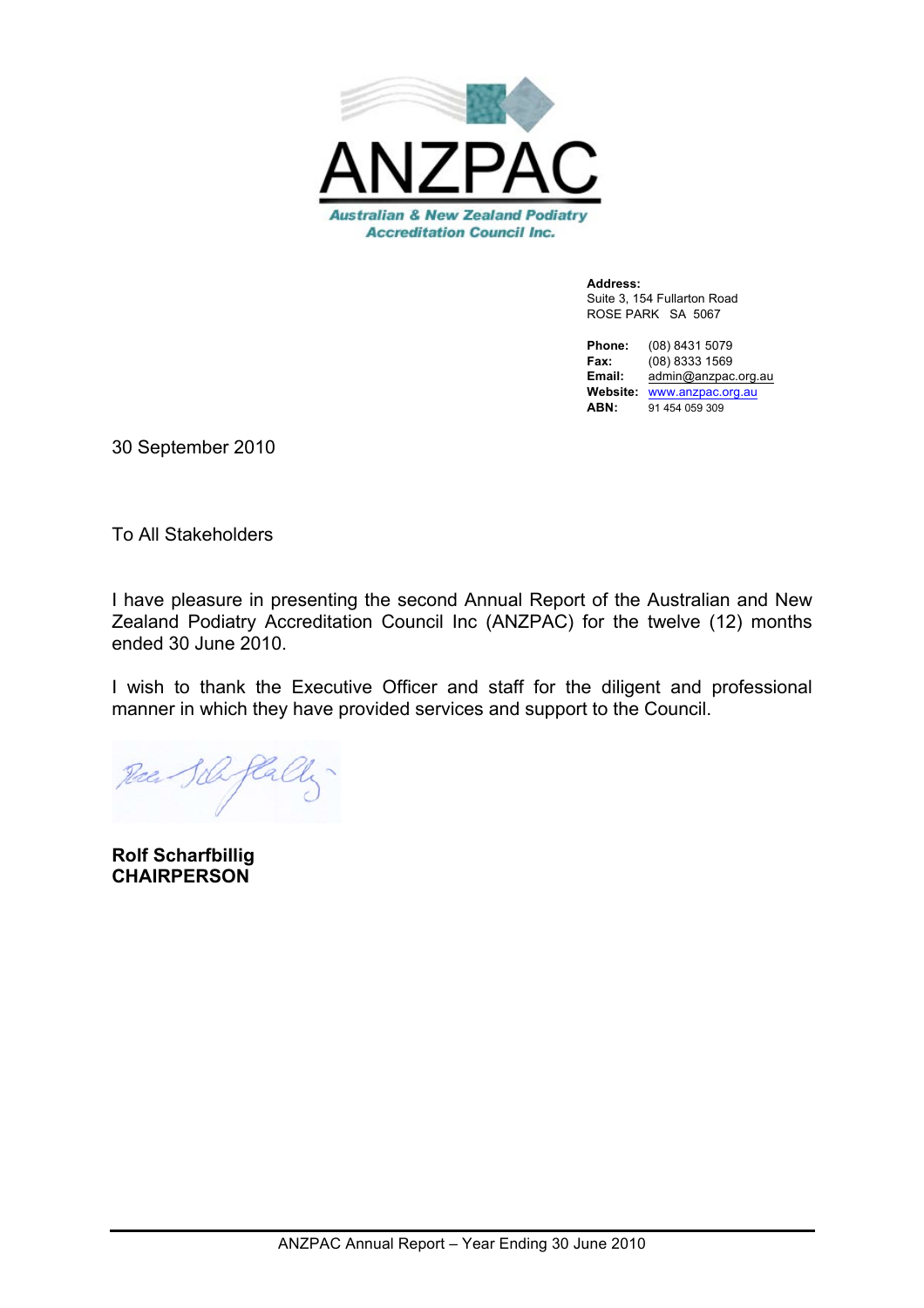# **TABLE OF CONTENTS**

# Page No

| 1  |                                                                  |  |
|----|------------------------------------------------------------------|--|
| 2  |                                                                  |  |
| 3  |                                                                  |  |
| 4  |                                                                  |  |
| 5  |                                                                  |  |
| 6  |                                                                  |  |
|    | a) Overseas Qualifications Assessment Committee (OQAC)  4        |  |
|    |                                                                  |  |
|    |                                                                  |  |
| 7  |                                                                  |  |
| 8  |                                                                  |  |
| 9  |                                                                  |  |
| 10 |                                                                  |  |
| 11 |                                                                  |  |
|    |                                                                  |  |
|    |                                                                  |  |
|    |                                                                  |  |
|    |                                                                  |  |
| 12 | Assessment of Overseas Qualifications and Skills in Podiatry  11 |  |
|    |                                                                  |  |
|    |                                                                  |  |
|    | C)                                                               |  |
| 13 |                                                                  |  |
| 14 |                                                                  |  |
| 15 |                                                                  |  |
|    |                                                                  |  |
|    |                                                                  |  |
|    |                                                                  |  |
|    |                                                                  |  |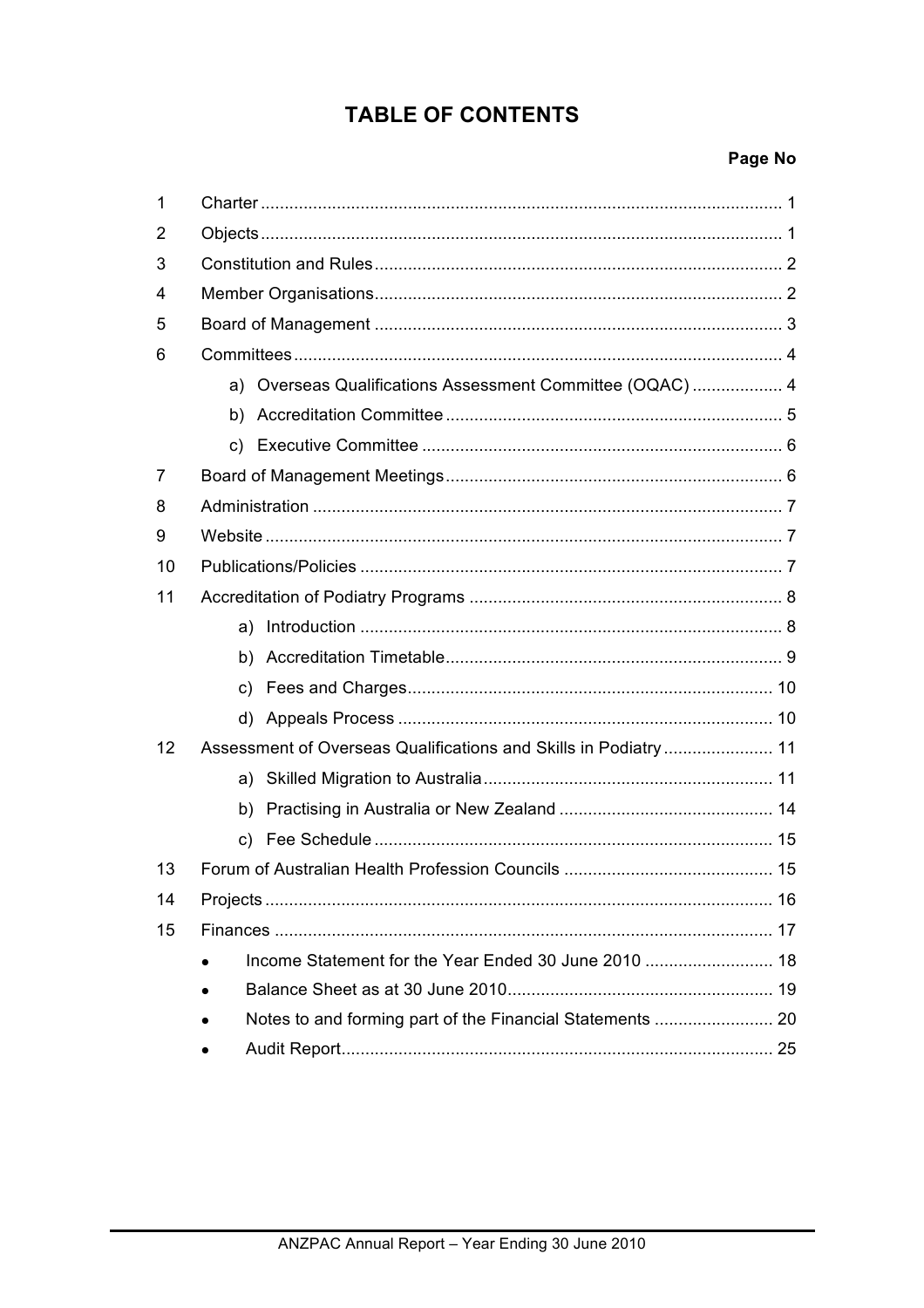# **1 CHARTER**

The Australian & New Zealand Podiatry Accreditation Council Inc (**"ANZPAC"**) was incorporated in South Australia on 16 April 2008.

ANZPAC is an independent body with membership comprising the Podiatry Board of Australia and the Podiatrists Board of New Zealand. The Board of Management comprises registered podiatrists (nominated by the Registration Boards), nominees from the professional associations (Australasian Podiatry Council and Podiatry New Zealand), nominees from the educational institutions offering podiatric programs and community representation.

The purpose of ANZPAC is to assess and accredit podiatric education programs that aim to graduate persons who are eligible for registration as a podiatrist and to assess the qualifications and skills of overseas trained podiatrists for skilled migration to Australia or suitability to practice in Australia and New Zealand.

In consideration of the Trans Tasman Mutual Recognition Agreement, the Constitution and processes of ANZPAC include stakeholder representation from New Zealand to ensure collaboration and uniformity.

ANZPAC has been assigned by the Ministerial Council the Accreditation functions for the Podiatry Board of Australia under the National Registration and Accreditation Scheme for Health Professions.

# **2 OBJECTS**

Consistent with its purpose, the objects of ANZPAC are to:

- a) Assess for the purpose of granting accreditation to, programs leading to eligibility for registration as a podiatrist.
- b) Advise and make recommendations to the Member Organisations relating to the accreditation status to be granted to a podiatric program.
- c) Advise and make recommendations to the Member Organisations and other relevant interest groups on matters concerning the registration of podiatrists.
- d) Develop, review and maintain accreditation standards and processes to assess podiatric entry-level programs.
- e) Develop and implement an overseas skills assessment process to ensure the knowledge, clinical skills and professional attributes of overseas trained podiatrists is of a comparable standard to registered podiatrists for skilled migration to Australia or practice as a podiatrist in Australia and New Zealand.
- f) Provide information and advice to Government relating to law and policy concerning the accreditation and competency requirements for the registration of podiatrists.
- g) Establish and maintain relationships with bodies or organisations having objects and functions in whole or in part similar to the objects and functions of ANZPAC.

The assets and income of ANZPAC shall only be applied solely in furtherance of the above mentioned objects and no portion shall be distributed directly or indirectly to the members of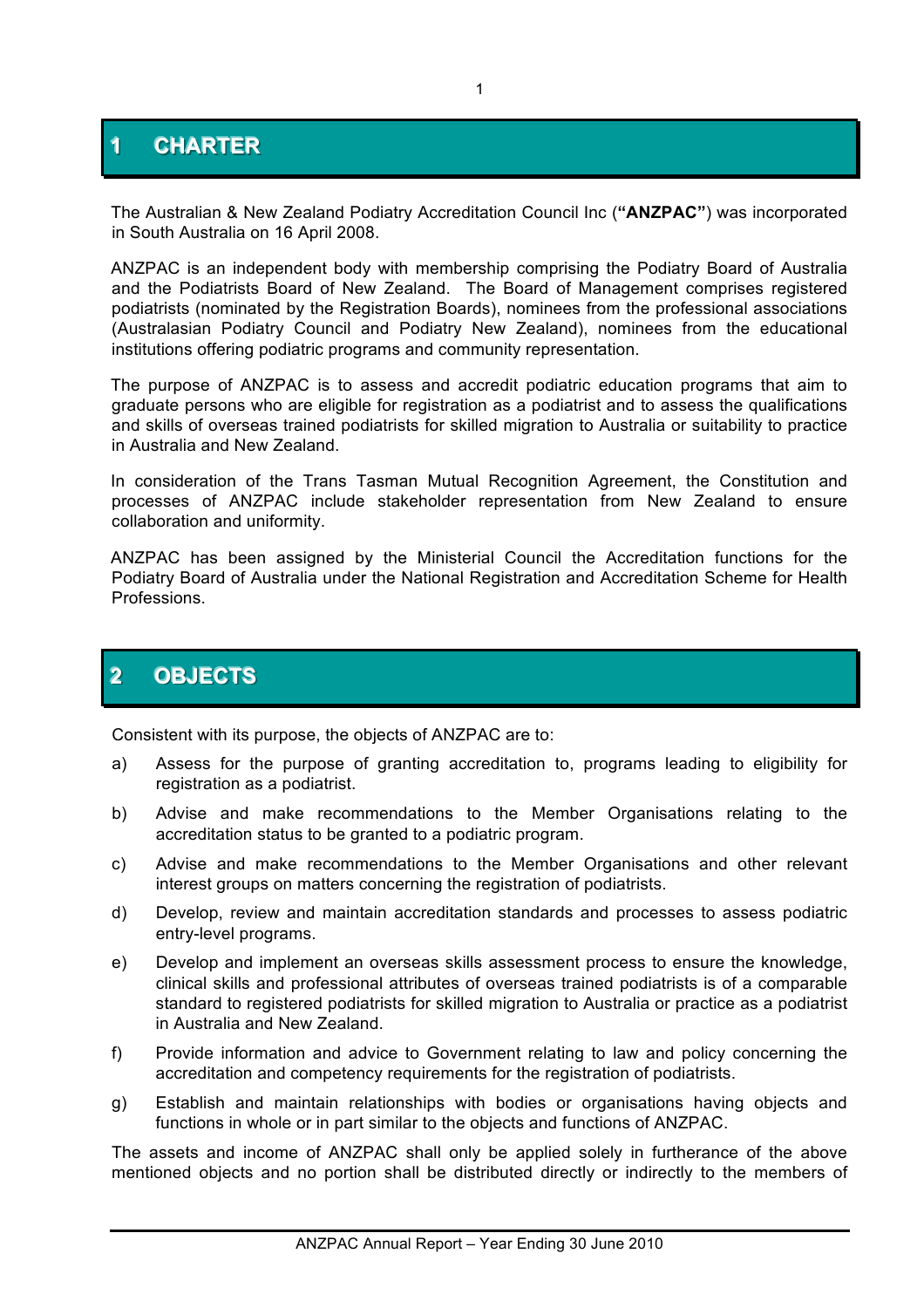ANZPAC except as bone fide compensation for services rendered or expenses incurred on behalf of ANZPAC.

# **3 CONSTITUTION AND RULES**

The following changes have been made to the Constitution and Rules since Incorporation:

- January 2009 Various changes to allow External Advisory Members on the Board of Management to have equal voting rights on the Council and to provide increased representation from the Australasian Podiatry Council and consumers.
- June 2009 Various changes to allow for proxies to attend Board of Management meetings, thus eliminating the need to appoint deputies.
- May 2010 Given the introduction of the National Registration and Accreditation Scheme on 1 July 2010 and the ultimate demise of State and Territory Registration Boards in Australia, changes were made to the Member Organisations and composition of the Board of Management (reducing from 15 to 9 persons).

The Public Officer for ANZPAC is Mr Peter Martin J.P.

# **4 MEMBER ORGANISATIONS**

As at 30 June 2010 the following organisations were members of ANZPAC:

- the Podiatry Board of South Australia;
- the New South Wales Podiatrists Registration Board;
- the Podiatrists Registration Board of Victoria;
- the Podiatrists Registration Board of Tasmania:
- the Podiatrists Board of Western Australia;
- the Podiatrists Board of Queensland;
- the ACT Podiatrists Board:
- the Podiatrists Board of New Zealand.

or each of their successors in law.

As at 1 July 2010 the following organisations will be members of ANZPAC:

- the Podiatry Board of Australia;
- ! the Podiatrists Board of New Zealand

The member organisations assist with the funding of ANZPAC.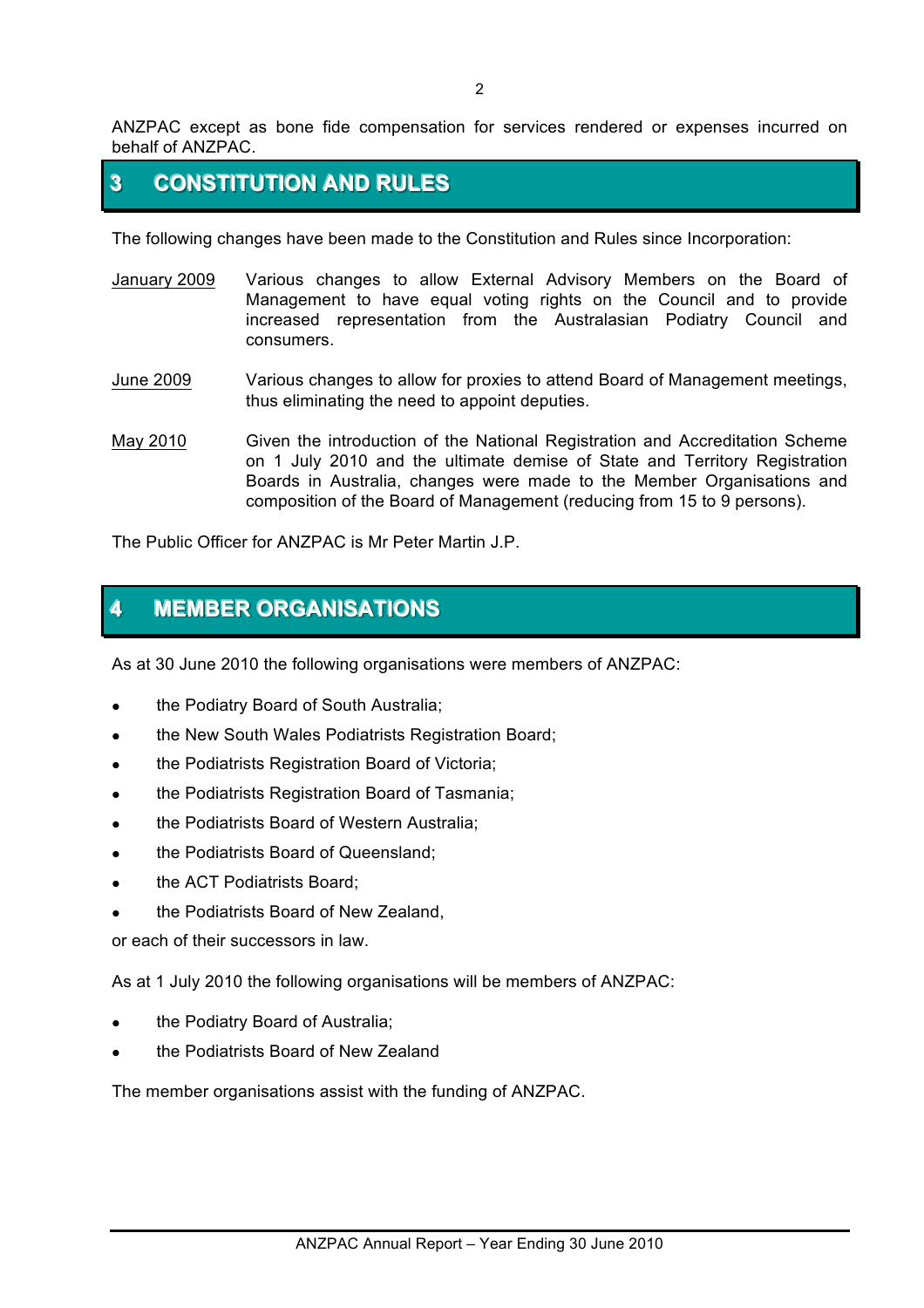# **5 BOARD OF MANAGEMENT**

As at 30 June 2010 the Board of Management consisted of Board members from the following organisations:

a) Each of the eight Member Organisations may nominate one registered podiatrist:

| SA         | Dr Rolf Scharfbillig      | (Chairperson) |
|------------|---------------------------|---------------|
| WA         | Dr Jennifer Bryant        | (Treasurer)   |
| <b>NSW</b> | Dr Paul Tinley            |               |
| VIC        | Dr Mark Gilheany          |               |
| <b>TAS</b> | Mr David McKay            |               |
| NZ.        | <b>Ms Michele Garrett</b> |               |
| ACT        | Ms Helen Matthews         |               |
| QLD        | Dr Lloyd Reed             |               |
|            |                           |               |

b) Two registered podiatrists nominated by the Australasian Podiatry Council:

Mr Trent Johnston Mr Greg McCluney

c) One registered podiatrist nominated by Podiatry New Zealand:

Ms Alexandra Noble-Beasley

d) Two registered podiatrists employed to lecture in podiatric education programs nominated by tertiary institutions offering podiatric education programs in Australia and/or New Zealand:

Dr Adam Bird La Trobe University, Victoria (Deputy Chairperson) Dr Daniel Poratt AUT University, Auckland, NZ

e) Two persons as community representatives:

Ms Joan Russell Ms Fiona Oliver

From the 1 July 2010 the Board of Management will consist of Board members from the following organisations:

a) One registered podiatrist nominated by the Podiatry Board of Australia:

Dr Rolf Scharfbillig (Chairperson)

b) Two registered podiatrists employed to lecture in podiatric education programs nominated by tertiary institutions offering podiatric education programs in Australia and/or New Zealand:

Dr Adam Bird La Trobe University Victoria (Deputy Chairperson) Mr Matthew Carroll AUT University Auckland NZ

c) One registered podiatrist nominee:

Mr David McKay

d) One registered podiatrist nominated by Podiatrist Board of New Zealand: Ms Michele Garrett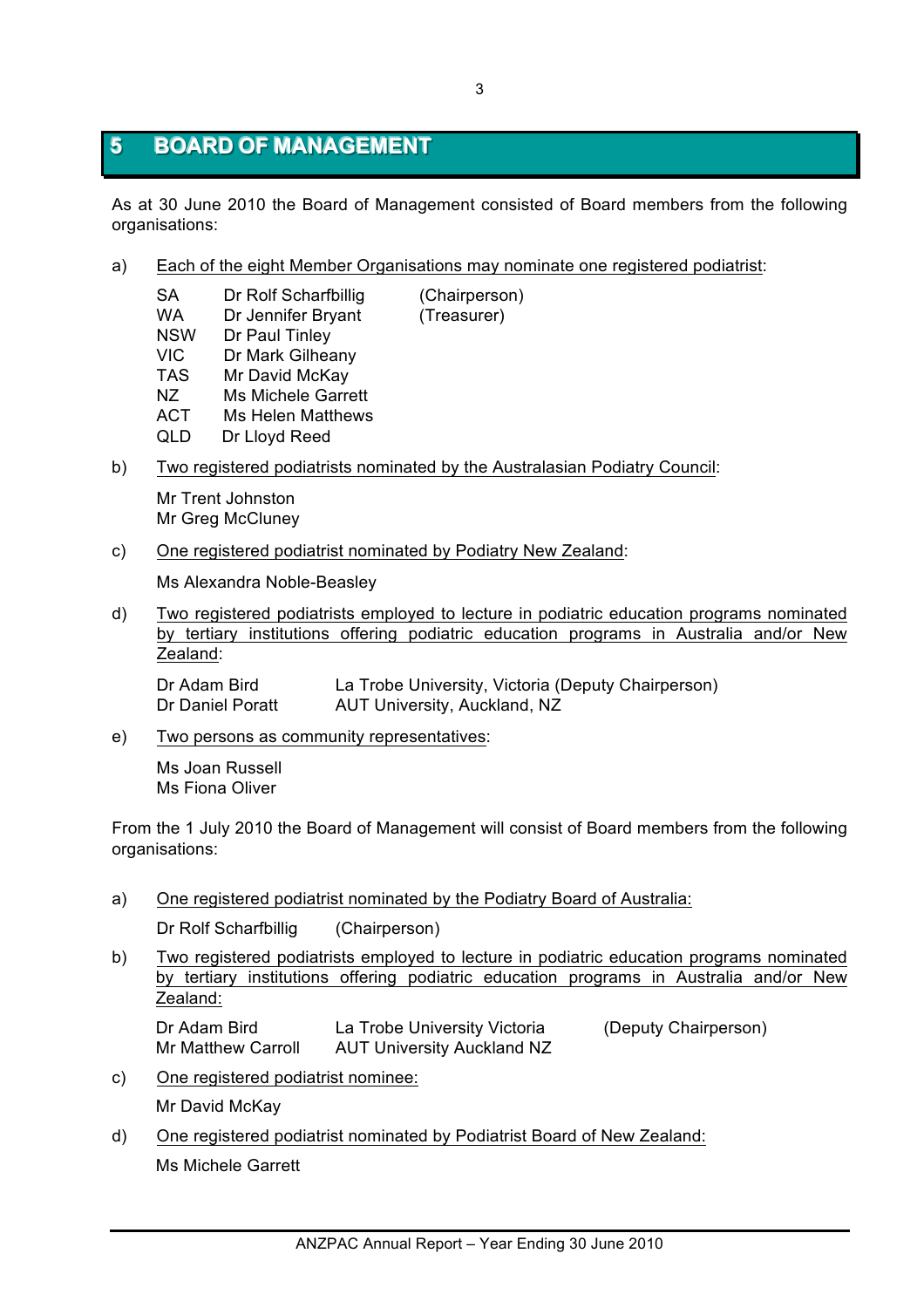- e) One registered podiatrist nominated by Podiatry New Zealand: Ms Alexandra Noble-Beasley
- f) One registered podiatrist nominated by Australasian Podiatry Council: Mr Trent Johnston
- g) Two persons as consumer representatives:

Ms Joan Russell Ms Fiona Oliver

Appointments are from 1 July 2010 for a period of 3 years.

Each member of the Board of Management has equal voting rights.

ANZPAC wishes to express its sincere appreciation and thanks to the retiring Board Members for their highly valued contribution. ANZPAC would also like to thank the Australian and New Zealand Podiatry Registration Boards and Registrars for their support, cooperation and tireless effort in the foundation of ANZPAC and its continuing existence and success.

# **6 COMMITTEES**

## **a) Overseas Qualifications Assessment Committee (OQAC)**

The Terms of Reference and structure are as follows:

i) Key Function

To oversee and conduct assessments of an overseas persons qualifications and skills for skilled migration to Australia and/or practice in Australia and New Zealand.

ii) Membership Structure

*At least two members from the ANZPAC Board of Management, which should include the Chair or Deputy Chair of ANZPAC (not both).*

Dr Adam Bird (Chairperson) Dr Paul Tinley

*At least two academics who are Program Directors (or equivalent) of institutions offering podiatric education programs.*

Mr Terry Bradshaw (NZ) Ms Verona Du Toit

*At least one registered podiatrist who is a current practitioner with a breadth of practice experience.*

Ms Carol Mioduchowski

*At least one community representative.*

Dr Susanne Owen

At least 50% of appointments must be registered podiatrists and one person must be from New Zealand.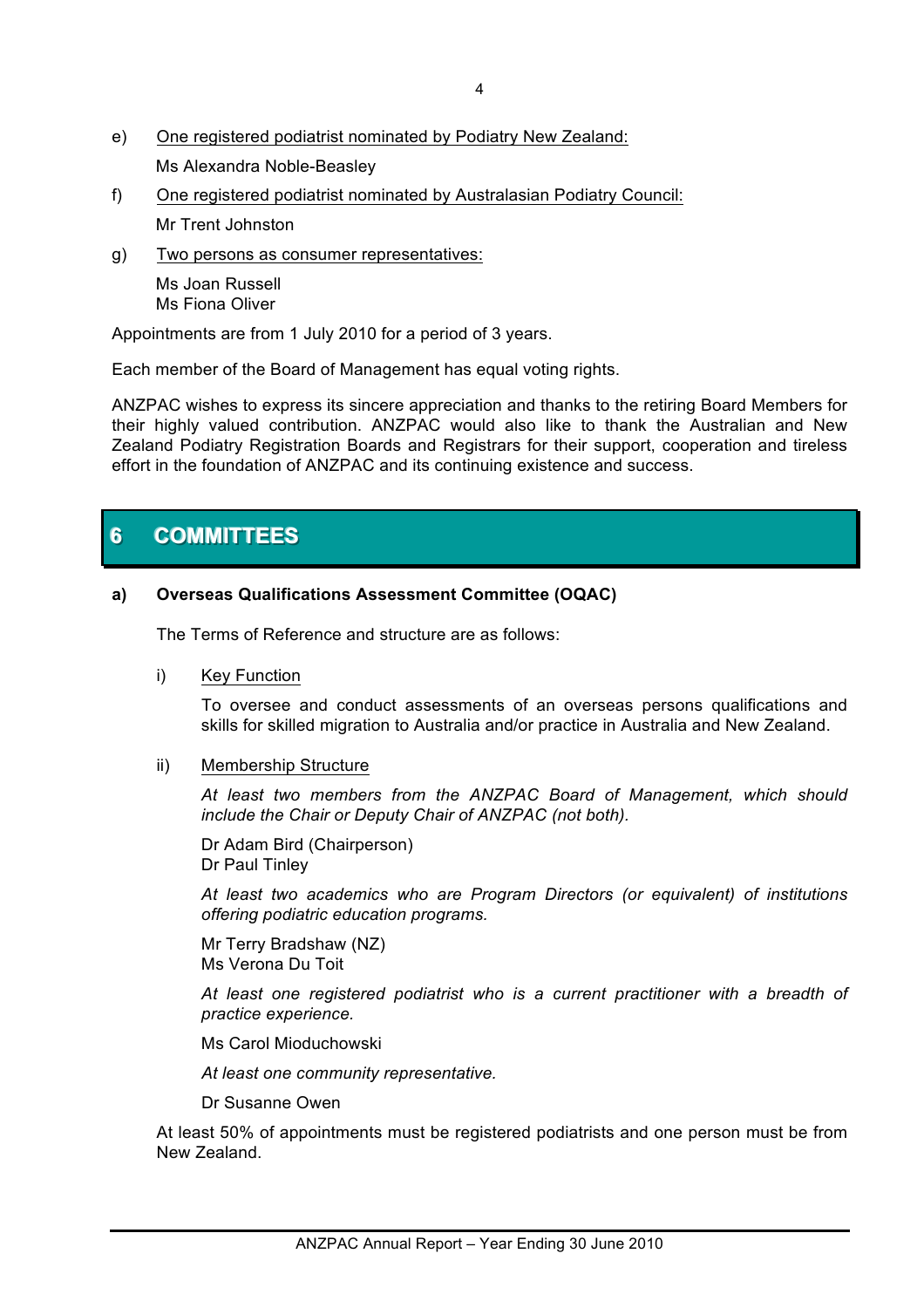- iii) Role
	- 1) To carry out the functions referred to in the Key Functions.
	- 2) To recommend to the Board of Management of ANZPAC the most appropriate method of assessment to ensure the qualifications and skills of overseas trained podiatrists is of a comparable standard to registered podiatrists in Australia and New Zealand.
	- 3) To undertake a review of the assessment criteria on an annual basis or as required and provide the Board of Management of ANZPAC with any recommendations for amendments.
	- 4) To manage the relevant appeals process.
	- 5) Report to the Board of Management of ANZPAC at every AGM.
	- 6) To manage and conduct the business affairs of the OQAC.
	- 7) To review the relevant schedule of fees for the evaluation process and make appropriate recommendations to the Board of Management of ANZPAC for variations.

#### **b) Accreditation Committee**

The Terms of Reference and structure are as follows:

i) Key Function

To make recommendations to ANZPAC on matters concerning the accreditation of entry level education of podiatrists.

#### ii) Membership Structure

*At least two members from the ANZPAC Board of Management which should include the Chair or Deputy Chair of ANZPAC (not both).*

Dr Rolf Scharfbillig (Chairperson) Dr Mark Gilheany

*At least two academics who are Program Directors (or equivalent) of institutions offering podiatric education programs. One from Australia and one from New Zealand.*

Dr Alan Bryant Dr Matthew Carroll

*At least one registered podiatrist who is a current practitioner with a breadth of practice experience.*

Mr Bernard Comerford

*At least one community representative.*

Ms Joan Russell

At least 50% of appointments must be registered podiatrists.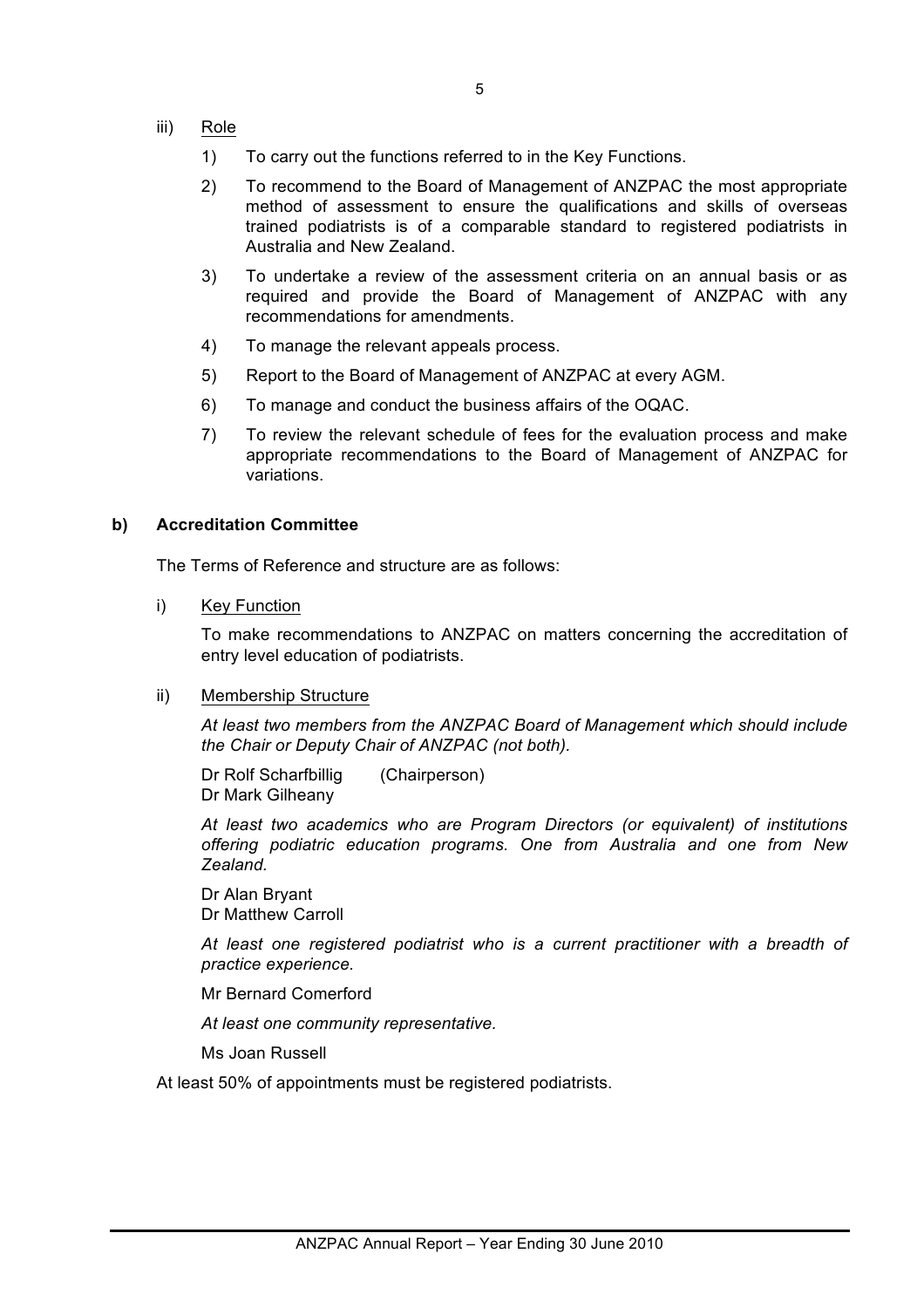iii) Role

The "Accreditation Standards and Procedures for Podiatry Programs for Australia and New Zealand" document will guide the Committee.

1) To assess and recommend to the ANZPAC Board of Management podiatric undergraduate and post-graduate courses in Australia (and New Zealand if applicable) which aim to prepare individuals for registration as a podiatrist.

2) To recommend to the ANZPAC Board of Management how to implement processes for the accreditation of podiatry programs.

3) To recommend to the ANZPAC Board of Management any changes required to the document "Accreditation Standards and Procedures for Podiatry Programs for Australia and New Zealand".

- 4) To appoint appropriate Assessment Teams.
- 5) To manage and prepare timetables for the Assessment Teams.
- 6) To manage and conduct the business affairs of the Accreditation Committee.
- 7) To manage the appeals process.

### **c) Executive Committee**

As at 30 June 2010 the Executive Committee comprised:

- Dr Rolf Scharfbillig Chairperson
- Dr Adam Bird Deputy Chairperson
- Dr Jennifer Brvant Treasurer

The Executive Committee conducts the business of ANZPAC between meetings of ANZPAC as directed by the Board of Management. The Board of Management may confer upon the Executive Committee any of the powers exercisable by the Board of Management.

# **7 BOARD OF MANAGEMENT MEETINGS**

The Board of Management held **three (3)** meetings during the year:

28 August 2009 Auckland, NZ (including AGM) 27 February 2010Sydney, NSW 17 June 2010 Teleconference

Attendance at meetings was as follows (not including observers):

| 3 | Ms A Noble-Beasley        | 3                     |
|---|---------------------------|-----------------------|
| 3 | Dr M Gilheany             | 3                     |
| 3 | Dr P Tinley               | 2                     |
| 3 | Ms J Russell              | $\mathbf{2}^{\prime}$ |
| 3 | Dr Lloyd Reed             | 2                     |
| 3 | Ms F Oliver               | 1                     |
| 3 | Mr J Warnock (Past Chair) | 1                     |
| 3 | Mr G McCluney             |                       |
|   |                           |                       |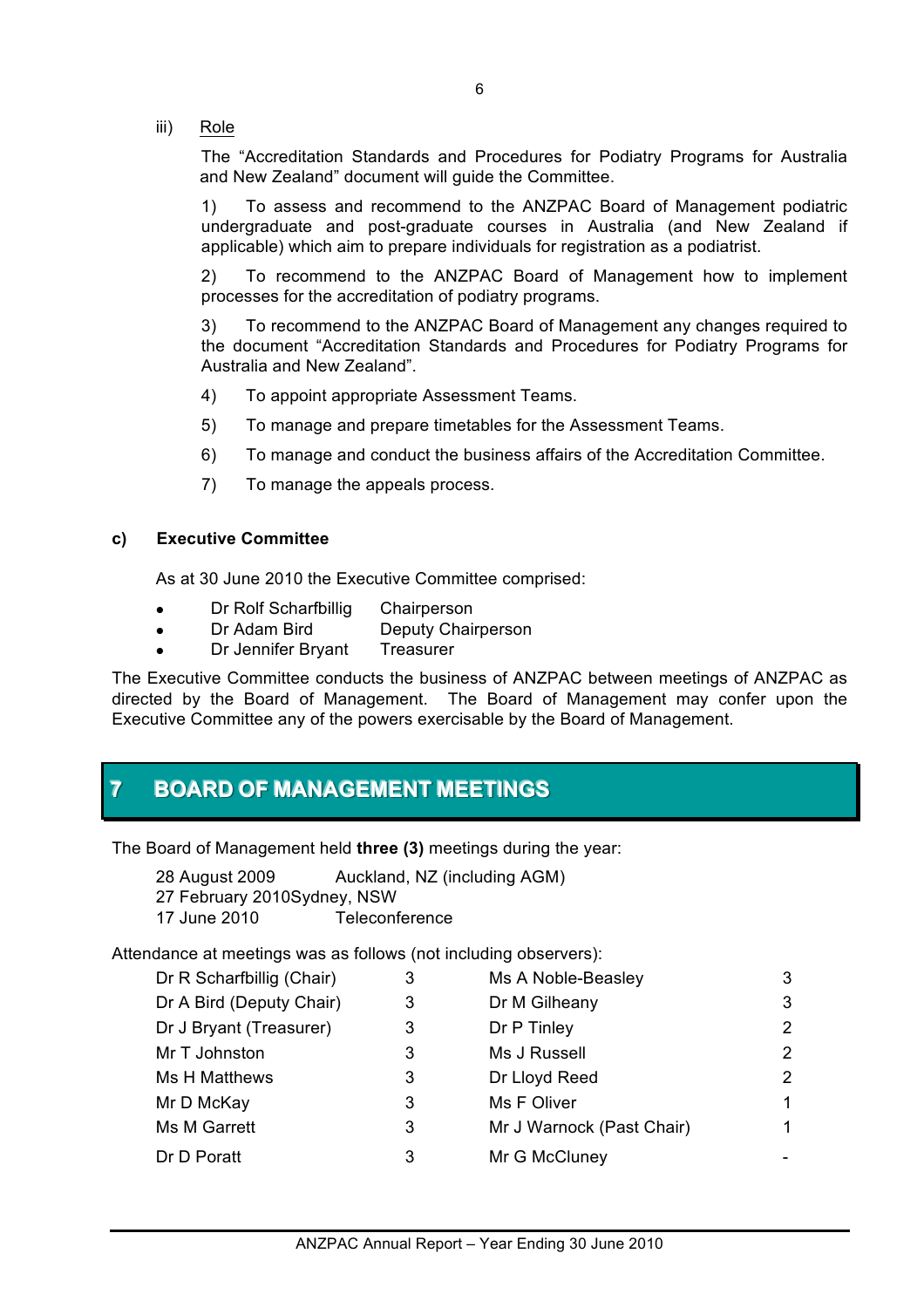# **8 ADMINISTRATION**

The Council has entered into an agreement with a consultant to provide all administrative and financial services to the Council and its Committees.

The following persons provide these services:

- Peter Martin, JP Executive Officer/Consultant
- ! Trisha Bird Executive Assistant

Office hours are from Monday to Friday, 9:00 am to 4:00 pm. The office is located at Suite 3, 154 Fullarton Road, Rose Park, South Australia.

# **9 WEBSITE**

The Council has established a comprehensive website at the address *www.anzpac.org.au*.

The website contains information about:

- ! ANZPAC, the Board of Management and Standing Committees
- ! Podiatry in Australia and New Zealand
- ! Course Accreditation
- ! Overseas Assessment
- Various publications and policies

Any person who does not have access to the internet can contact the office of the Council to obtain these documents.

The website is updated regularly and has many links to associated web sites nationally and internationally.

# **10 PUBLICATIONS / POLICIES**

The following publications / documents appear on the Council's website:

- Public Releases, September 2009 and March 2010
- ! ANZPAC Constitution and Rules Revised May 2010
- ! ANZPAC Accreditation Standards & Procedures for Podiatry Programs for Australia & New Zealand - August 2009
- ! ANZPAC Podiatry Competency Standards for Australia and New Zealand August 2009
- ! WHO/WFME Guidelines for Accreditation of Basic Medical Education Geneva 2005
- ! Professions Australia Standards for Professional Accreditation Processes June 2008
- ! ANZPAC Handbook for Assessment Teams November 2009
- ! ANZPAC University Guidelines for Completion of Self-Evaluation Report June 2010
- ! Podiatry Specialisations Education and Training Accreditation Standards Project 2010
- ! Accreditation Timetable for Universities and Assessment Teams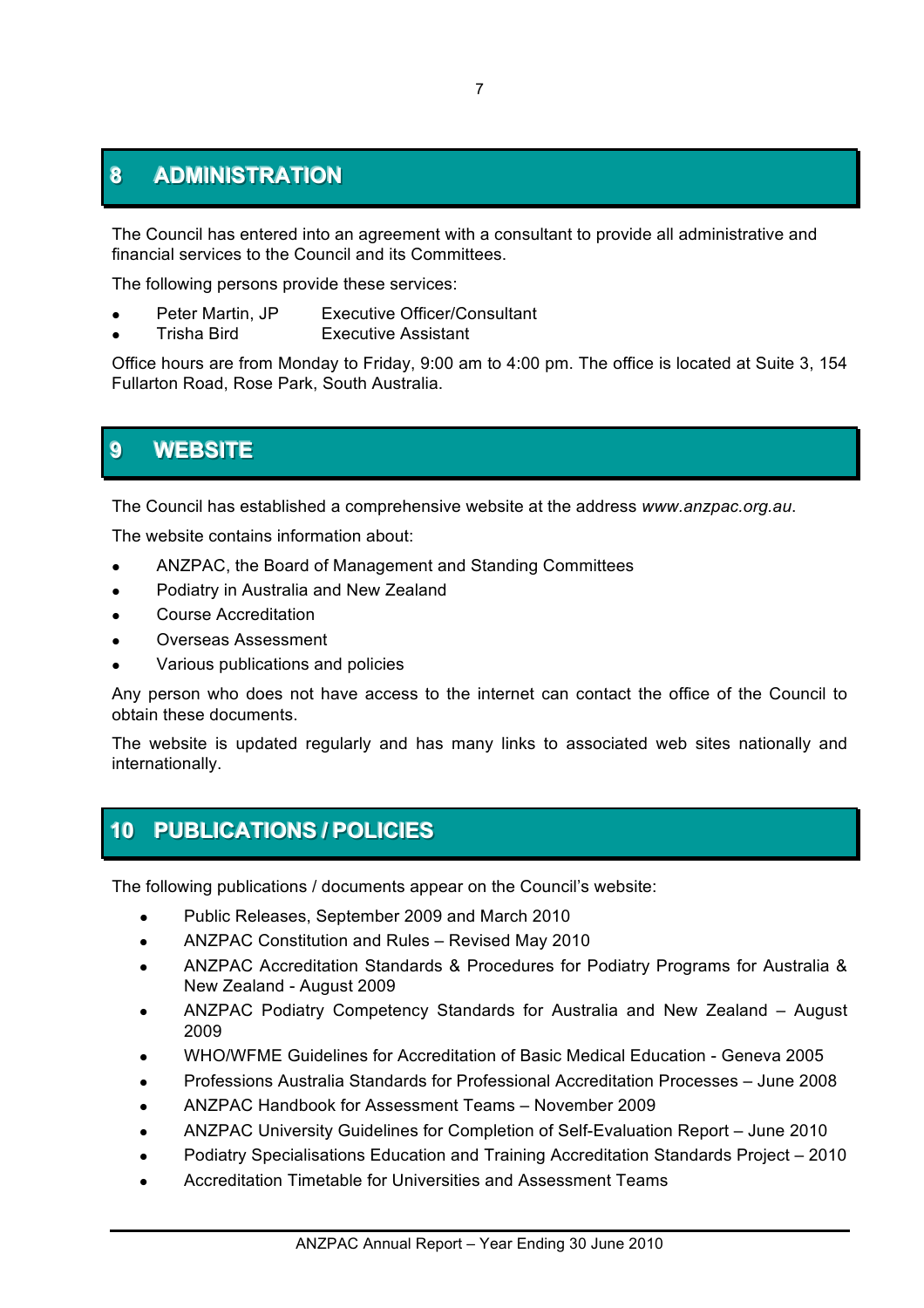- Annual Reports since 2009
- Strategic Plan 2009/2010
- ANZPAC Privacy Policy August 2009
- ! Stage 1 Desktop Assessment Application Form
- Stage 2 Practical Assessment Application to sit the Examination
- ! Assessment of Qualifications & Skills in Podiatry for Migration Purposes March 2010
- ! Candidate Information Handbook for Stage 2 Practical Assessment

The following publications / guidelines are internal documents:

- ! ANZPAC Assessment Tool for Accreditation Team Members
- ! Guidelines on Confidentiality and Conflict of Interest
- Remuneration Policy
- ! Overseas Applicants Assessors manual for Stage 2 Practical Assessment April 2010
- ! OQAC Internal Operations Manual April 2010
- ! Risk Management Policy February 2010

# **11 ACCREDITATION OF PODIATRY PROGRAMS**

### **a) Introduction**

An important responsibility of the Australian and New Zealand Podiatry Accreditation Council is to ensure that registered podiatrists have the knowledge, skills and attitudes necessary for the safe and competent practice of podiatry.

As part of discharging this responsibility ANZPAC must satisfy itself that the entry-level qualifications in podiatry recognised for the purpose of registration provide appropriate education and training in podiatry. This is done by a process of accreditation.

Accreditation of podiatric courses provides the community, government, the profession and students assurance that graduates of accredited podiatric courses are competent for the independent practice of podiatry and are responsive to the health needs of an evolving community.

While ANZPAC must inquire into podiatric courses to establish that the standards of education and training are acceptable, those inquiries and the processes of accreditation should not stifle diversity and innovation in education nor challenge the independence of Institutions.

For this reason the approach taken in ANZPAC's accreditation procedures is to require the Institutions seeking recognition of a podiatric course for the purpose of registration to show that their course meets defined standards that collectively give assurance that graduates of the course are competent. ANZPAC outlines the standards it expects podiatric courses to achieve in order for a course to be accredited. The standards set out the principles, Institutional processes, settings and resources that ANZPAC regards as requirements for successful entry level podiatric education. It is the responsibility of individual Institutions to develop and implement a curriculum that will enable students to attain the desirable attributes of podiatric graduates.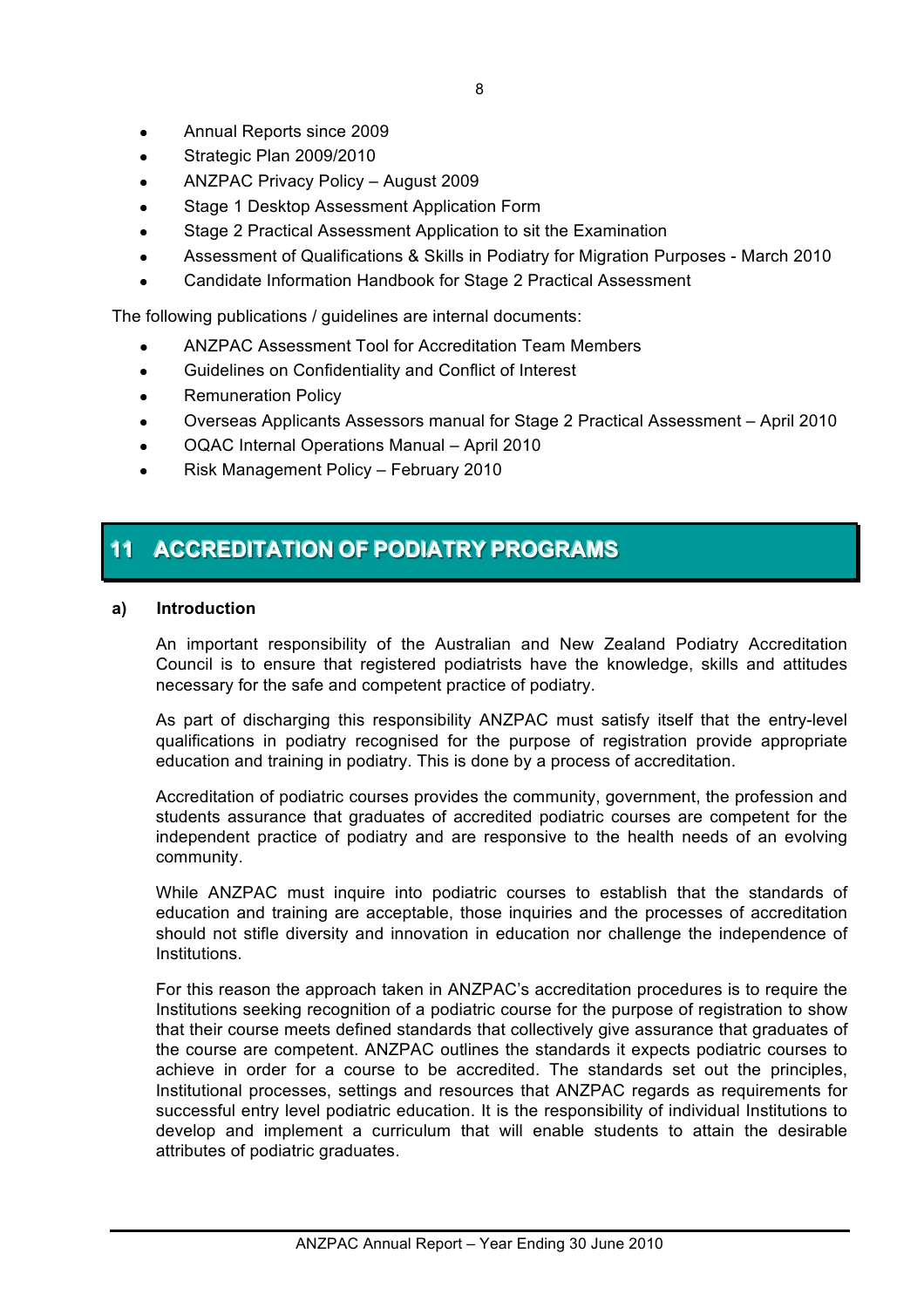### **b) Accreditation Timetable**

| <b>University</b>                                                       | Program                                                                                        | <b>SER Assessed</b><br>and site visit<br>due by    | <b>Assessment</b><br>Teams<br>appointed to<br>date                    | <b>Status</b>                         |
|-------------------------------------------------------------------------|------------------------------------------------------------------------------------------------|----------------------------------------------------|-----------------------------------------------------------------------|---------------------------------------|
| University of<br>Western Sydney<br>(UWS)                                | B H Sc / M Pod Med<br>B H Sc (Hons)/ M Pod Med<br>M Pod Med                                    | $SER -$<br>31/12/2009<br>Site Visit-<br>undertaken | Dr A Raspovic (TL)<br>Ms J Russell<br>Mr M Slattery<br>Mr B Baxter    | Initial<br>Accreditation<br>Sept 2010 |
| University of South<br>Australia                                        | <b>B</b> Pod<br>B Pod (Hons)                                                                   | 31/10/2010<br>Site Visit $-$<br>undertaken         | Dr L Reed (TL)<br>Dr A Bryant<br>Ms N Frescos<br>Mr M Slattery        |                                       |
| University of<br>Western Australia<br>(UWA)                             | <b>B Pod Med</b><br>B Pod Med (Hons)<br>D P M (starts 2013)                                    | 30/11/2010<br>30/08/2011                           | Dr A Raspovic (TL)<br>Ms J Russell<br>Mr B Comerford<br>Mr T Abrahams |                                       |
| LaTrobe University                                                      | B H Sc / M Pod Prac<br>B H Sc(Hons) / M Pod Prac<br>M Pod Prac<br><b>B</b> Pod<br>B Pod (Hons) | 31/05/2011                                         | Mr M Carroll (TL)<br>Mr T Johnston<br>Ms H Uden<br>Mr B Matthews      |                                       |
|                                                                         | Note B Pod program was accredited by A Pod C in 2007 for 5 years                               |                                                    |                                                                       |                                       |
| University of<br>Newcastle                                              | <b>B</b> Pod                                                                                   | 31/10/2011                                         |                                                                       |                                       |
|                                                                         | Note B Pod program was granted conditional accreditation by the NSW Board in 2009 for 2 years  |                                                    |                                                                       |                                       |
| <b>Charles Sturt</b><br>University<br>(CSU)                             | <b>B</b> Pod<br>B Hith Sc (Pod)                                                                | 31/05/2012                                         |                                                                       |                                       |
| <b>Auckland University</b><br>of Technology<br>(AUT)                    | B H Sc (Pod)                                                                                   | 30/11/2012                                         |                                                                       |                                       |
| Note This program will be assessed if requested by the NZ Board         |                                                                                                |                                                    |                                                                       |                                       |
| Queensland<br>University of<br>Technology<br>(QUT)                      | B H Sc (Pod)                                                                                   | 31/05/2013                                         |                                                                       |                                       |
| Note B H Sc (Pod) program was accredited by A Pod C in 2008 for 5 years |                                                                                                |                                                    |                                                                       |                                       |

### **Note**

- 1. SER is a comprehensive self-evaluation report from the University of how the course meets the Accreditation and Competency Standards and must be made electronically or on disc available to ANZPAC
- 2. "Due by" is the deadline but can mean earlier by negotiation.
- 3. TL means Team Leader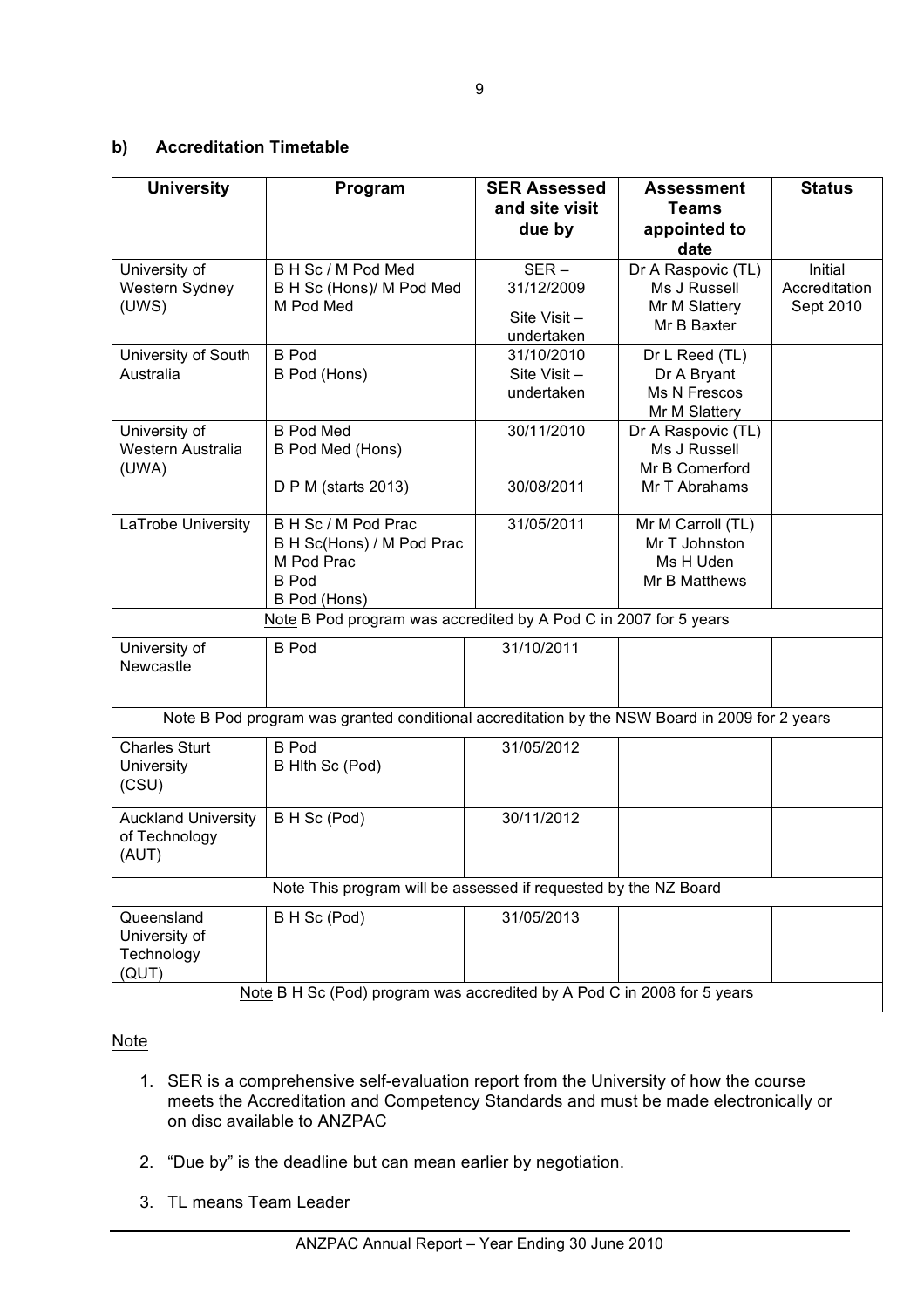#### **c) Fees and Charges**

ANZPAC undertakes assessments on a cost-recovery basis. Podiatry schools pay the direct cost of the assessment.

The ANZPAC Secretariat will issue an invoice for the total cost when it completes the assessment. Payment is due before ANZPAC makes the decision on accreditation.

### **d) Appeals Process**

ANZPAC has in place a process of internal review of accreditation decisions. There are two types of review – a Review of Process or a Review of Decision.

An application for a Review of Process would be lodged if a university believed there was evidence that the manner in which the accreditation process was conducted was procedurally unfair. The Review of Process is limited to review of the procedures related to the accreditation process of the program and may include consideration of matters such as the sequence and timing of the accreditation process, the process of review and evaluation of documentation and the conduct of the site visit.

An application for Review of Decision would be lodged if a university believed there was evidence that the decision of the ANZPAC Board of Management was unjustified or patently unreasonable in the circumstances. The onus is on the university to prove that the decision was not supported by substantial evidence on the record or that the decision was made on capricious or arbitrary grounds and not the application of objective standards.

The university applying for a Review of Process of or Review of Decision will be required to pay for the cost of the review. The fee will be refunded in full if the outcome of the review is in favour of the university.

An application for a Review must be lodged in writing within 30 days from the date of the letter advising the university of the decision made by the Board of Management. The application must set out the precise grounds for the request and include the necessary evidence.

Upon receipt of an application for a Review, a Review Panel will be nominated by the Accreditation Committee and ratified by ANZPAC. The University may only object to the nominations on the grounds of bias.

The Review Panel shall comprise –

- One Head of a School of Podiatry
- One senior academic of another School of Podiatry
- One person with experience in the practice of podiatry.

The people selected for the review Panel must not have been involved in the accreditation of the program that is the subject of the review, in accordance with procedural fairness. The Review Panel shall be provided with a complete record of the accreditation process of the program including submissions by the university, all correspondence and the accreditation reports.

Although the Panel will predominately make its decision based on documentary material, it has the discretion to make any such inquiries as it feels necessary, to review the decision before coming to its conclusions.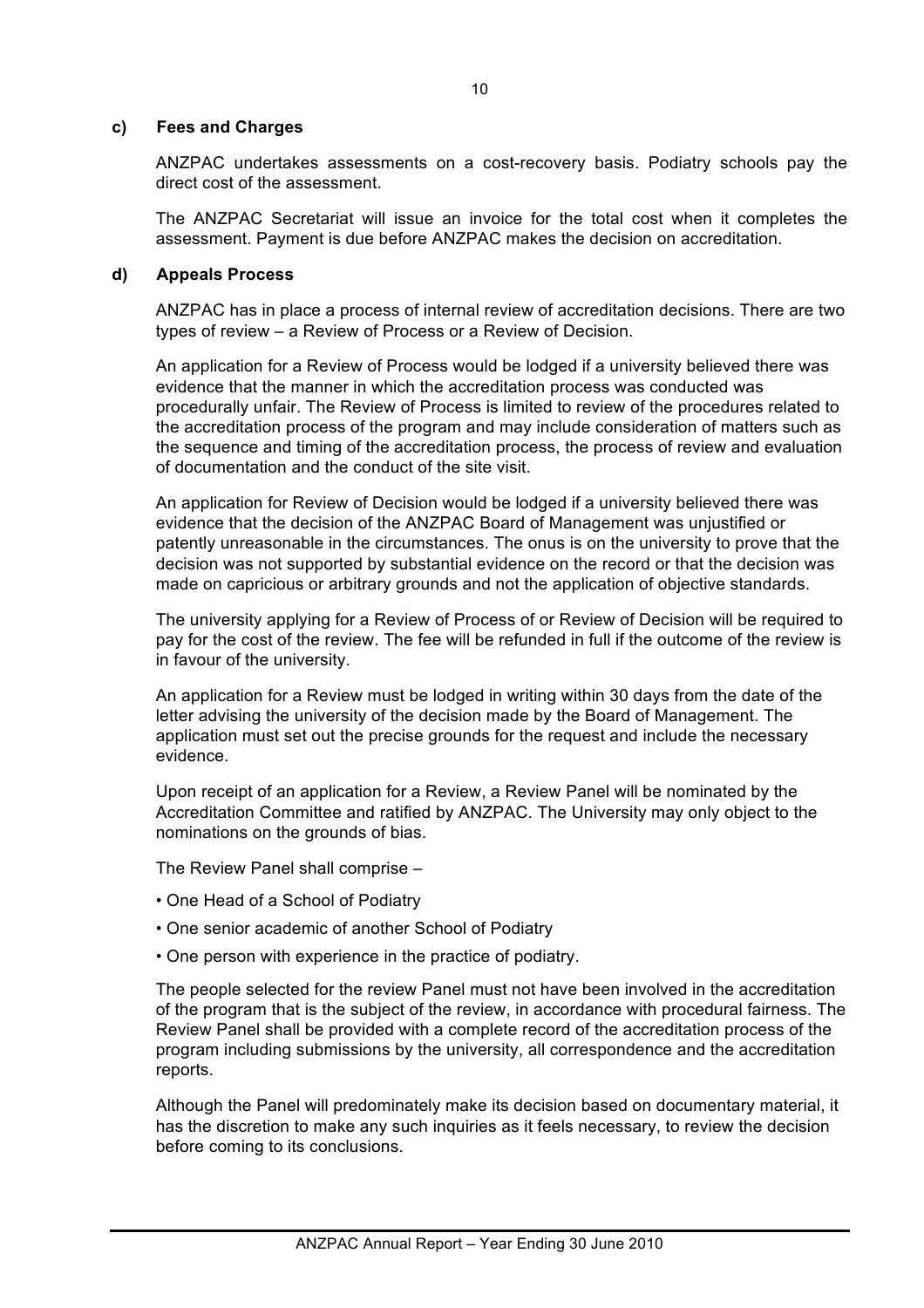The outcome of the review by the Panel will be conveyed in writing within 90 days of their appointment to the Executive Officer of ANZPAC and will include the reasons for the outcome.

The University will be given opportunity to respond to any issues raised in the report before ANZPAC makes a final decision on accreditation status.

# **12 ASSESSMENT OF OVERSEAS QUALIFICATIONS AND SKILLS IN PODIATRY**

### **a) Skilled Migration to Australia**

The Australian Government's Skilled Migration programme is implemented through a partnership between government and industry. The Department of Immigration and Citizenship and the Department of Education, Employment and Workplace Relations work with industry, represented by professional migration assessing authorities, to ensure that policies and procedures for assessing the skills of prospective migrants are appropriate, transparent and do not pose unreasonable barriers to migration.

From 1 July 2010 the Australian and New Zealand Podiatry Accreditation Council (ANZPAC) has been specified by the Minister for Immigration and Citizenship in accordance with the *Migration Regulations 1994* as the assessing authority for the occupation Podiatrist (ANZSCO Code 252611)

Individuals who wish to apply for migration to Australia under the occupation Podiatrist under the General Skilled Migration program must gain a migration skills assessment from ANZPAC by completing the ANZPAC overseas assessment process, whether they have qualifications gained overseas or in Australia.

ANZPAC will assess a person's skills as "suitable" or "not suitable" for the occupation of podiatry against the criteria it has established.

The skills assessment must be included with any visa application to the Department of Immigration and Citizenship (DIAC). Applicants should keep an original or certified copy of their skills assessment and all other relevant documentation for their own records.

*A skills assessment remains valid for three (3) years from the date of issue.*

Successfully migrating to Australia as a podiatrist is no guarantee of registration or employment in Australia. Requirements additional to those for migration may need to be met to become registered with the Podiatry Board of Australia.

The assessment process has two (2) stages which is administered by the Overseas Qualifications Assessment Committee (OQAC) of ANZPAC.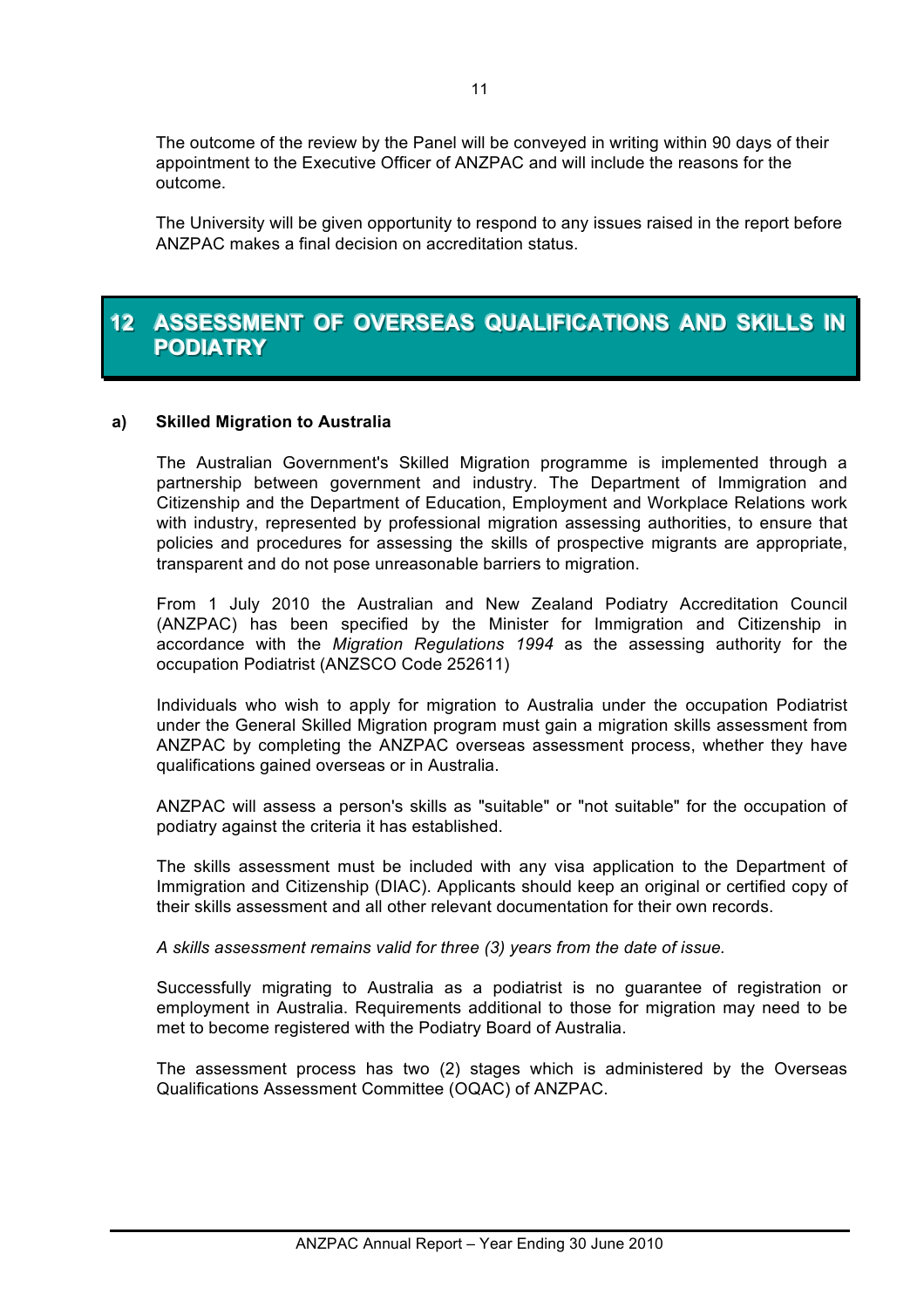12

A flow chart of the process is as follows:



### i) Stage 1 Desk Top Assessment

The Stage 1 Desktop Assessment is a paper-based assessment of applicants' qualifications and skills against ANZPAC's eligibility criteria. Applicants who meet all eligibility criteria of the Stage 1 Desktop Assessment appropriate to their circumstances will be assessed as suitable for migration. Applicants who are not assessed as suitable for migration at the conclusion of the Stage 1 Desktop Assessment can, in some circumstances, advance to the Stage 2 Practical Assessment.

### Modified Assessment

Persons should apply for a Modified Assessment if they either:

- hold current registration as a podiatrist in Australia, regardless of country of training; *or*
- completed an ANZPAC-accredited program within the two years prior to applying for a migration skills assessment.

To be assessed as suitable for migration, Modified Assessment applicants must demonstrate that they:

- are currently registered as a podiatrist in Australia; *or*
- completed an ANZPAC-accredited program within the two years prior to the date of their application to ANZPAC; *and*
- are currently registered or eligible for registration as a podiatrist in Australia.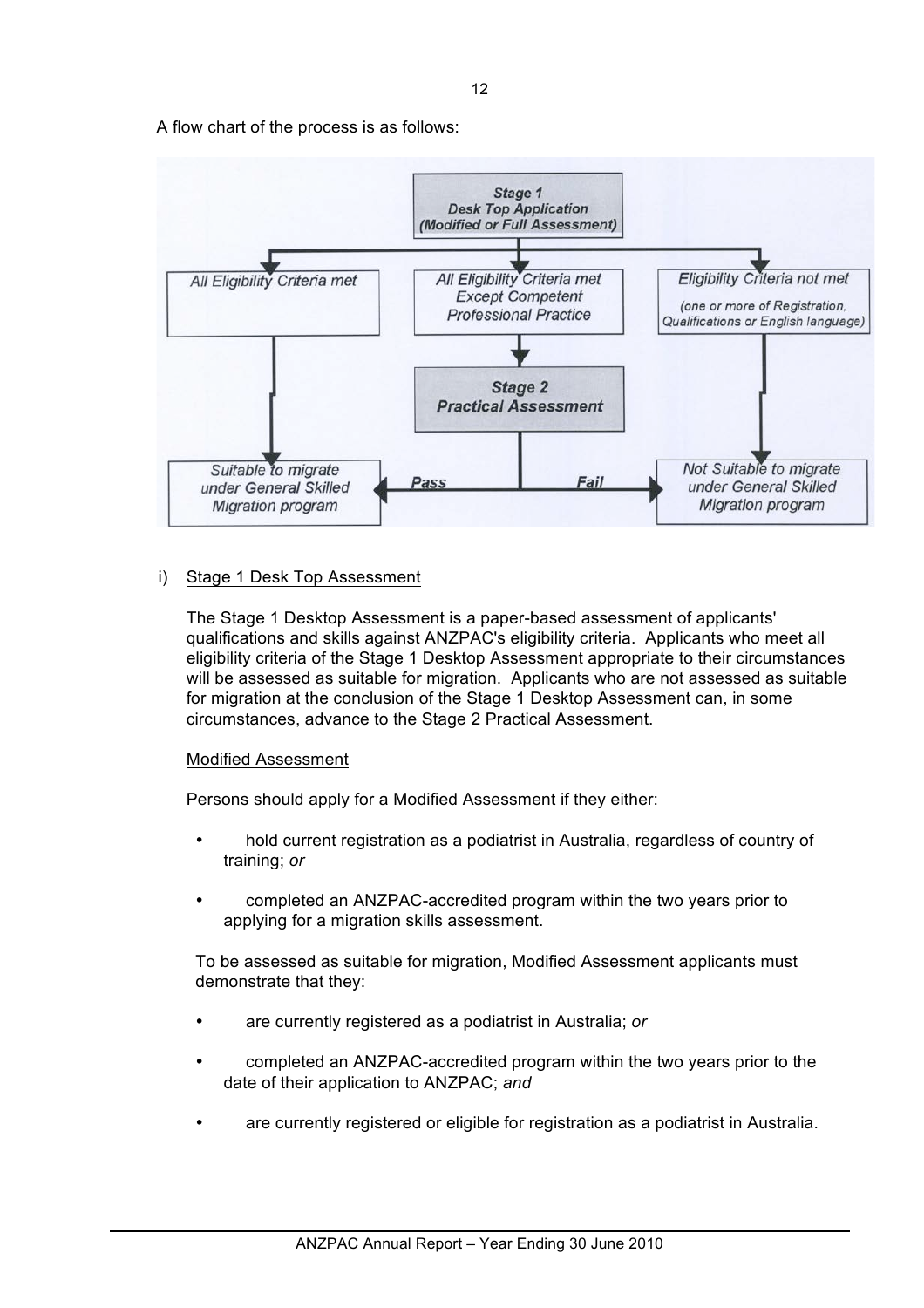### Full Assessment

Persons should apply for a Full Assessment if they:

- are **not** currently registered as a podiatrist in Australia; *or*
- did **not** complete an ANZPAC-accredited program within the two years prior to applying for a migration skills assessment.

To be assessed as suitable for migration, Full Assessment applicants must demonstrate that they:

- are registered and in good standing as a podiatrist with the relevant authority, or otherwise officially recognised as a podiatrist, in the country in which they are currently practising;
- hold a podiatry qualification that is comparable to an ANZPAC accredited entry level podiatry program in Australia in terms of :
	- o the educational level being comparable to an Australian Bachelor Degree or higher:
	- $\circ$  the duration being a minimum of six semesters full- time equivalent study for an undergraduate program, with prior studies taken into consideration for a graduate entry program;
	- $\circ$  supervised clinical practice within the course curriculum including a range of placements and patient situations to develop relevant skills, competencies and show evidence of application of theory to practice;
	- $\circ$  the course curriculum including clinical, behavioural and basic sciences, and relevant and sufficiently-detailed theoretical and practical content;
	- $\circ$  the course curriculum including research and scholarly activity to build evidence-based practices, and develop student skills and responsibility for lifelong learning;
- have practised as a competent professional podiatrist within the last three years; and
- have the required English language skills, as demonstrated by:
	- o achieving an overall pass with grades of A or B only in each of the four sub-tests in the Occupational English Test (OET); *or*
	- $\circ$  achieving a minimum score of seven (7) in each of the four modules (listening, reading, writing and speaking) in the International English Language Testing System (IELTS) test (Academic version); *or*
	- o completing secondary school education *and* a podiatry qualification in English in one of the following countries:
		- " Australia;
		- Canada:
		- **New Zealand:**
		- **EXECUTE:** Republic of Ireland;
		- **South Africa;**
		- **United Kingdom:**
		- United States of America.

If Full Assessment applicants are assessed as meeting all criteria but the competent professional practice criterion, they will be offered the opportunity to sit the Stage 2 Practical Assessment. If they do not meet the registration, qualification or English language skills criteria, they will be assessed as not suitable for migration.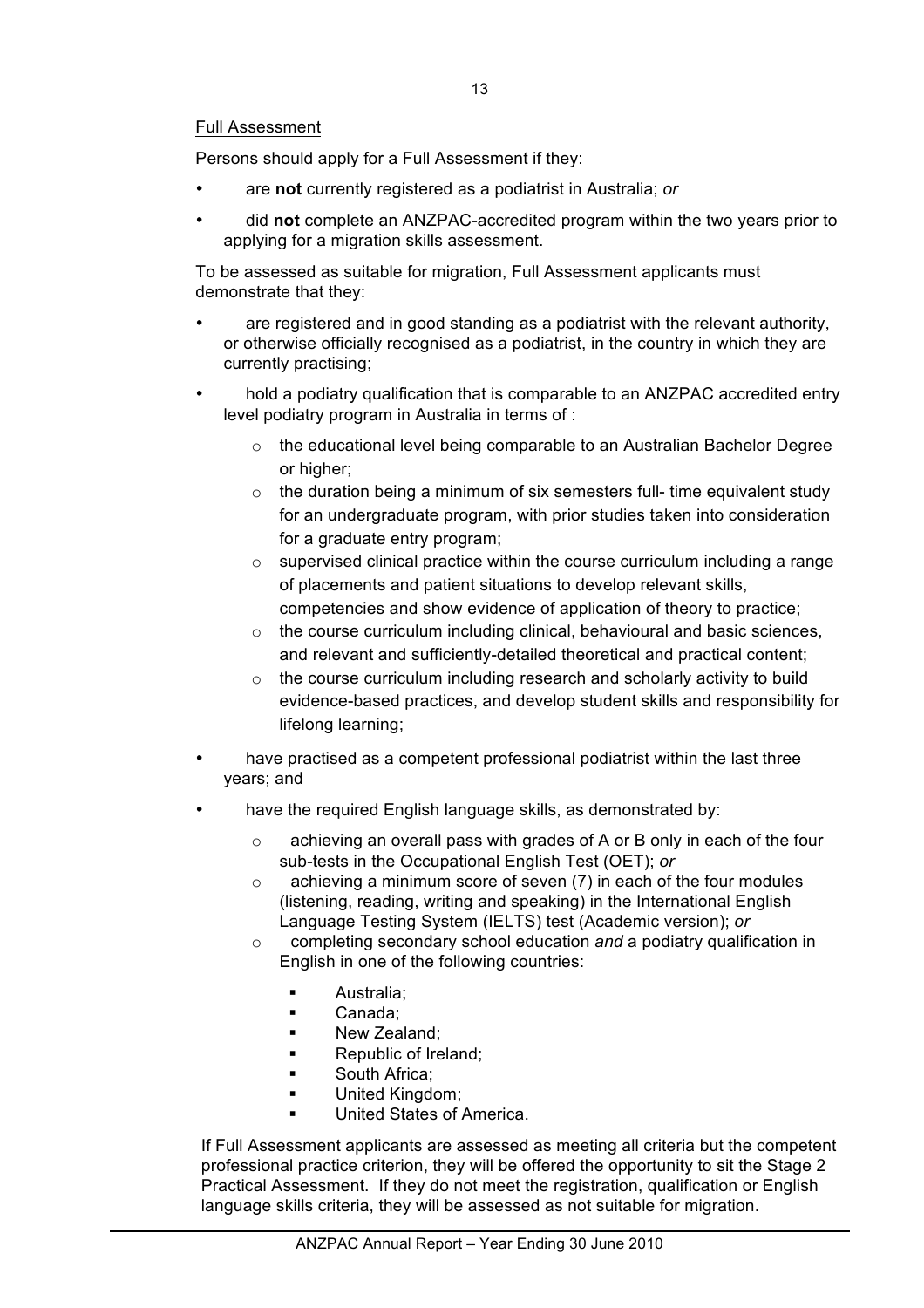### ii) Stage 2 Practical Assessment

The Stage 2 Practical Assessment is an assessment of an applicants' professional competence in the practice of podiatry in accordance with the *ANZPAC Podiatry Competency Standards for Australia and New Zealand - August 2009*. It is only open to candidates who met the qualification, registration and English language skills criteria, but not the competent professional practice criterion, of the Stage 1 Desktop Assessment (Full Assessment). Candidates who successfully complete the Stage 2 Practical Assessment will be assessed as suitable for migration.

Applicants must make a separate application, accompanied by the correct fee, to sit the Stage 2 Practical Assessment.

The Stage 2 Practical Assessment is offered twice per year, in June/July and November/December. It is conducted at one of Australia's Schools of Podiatry by university examiners.

The assessment is conducted in two stages over a full day.

First stage (3-4.5 hours):

- Clinical Observation three hours of direct patient care by the candidate;
- Clinical Record Audit of documentation completed by the candidate during Clinical Observation.

Second stage (4 hours):

- interview;
- four Objective Structured Clinical Examinations.

ANZPAC's Candidate Information Handbook, which includes preparatory material, competency standards and a recommended reading list, is available at www.anzpac.org.au under "Overseas Assessment".

A maximum of five (5) attempts may be made.

### **b) Practising in Australia or New Zealand**

Overseas trained podiatrists who wish to practise in Australia (and do not require skilled migration) will need to undertake the same process as for skilled migration to Australia.

ANZPAC will determine whether a persons qualifications and skills are "suitable" or "not suitable" for the occupation of Podiatrist for the purpose of applying for registration with the Podiatry Board of Australia.

It does not entitle persons to automatic registration in Australia.

The skills assessment must be included with any application for registration to the registration Board. Applicants should keep on original or certified copy of their skills assessment and all other relevant documentation for their own records

Registration is a legal requirement to practise as a podiatrist in Australia and severe penalties will apply if any person practices unregistered.

Overseas trained podiatrists who wish to practise in New Zealand will need to contact the Podiatrists Board of New Zealand.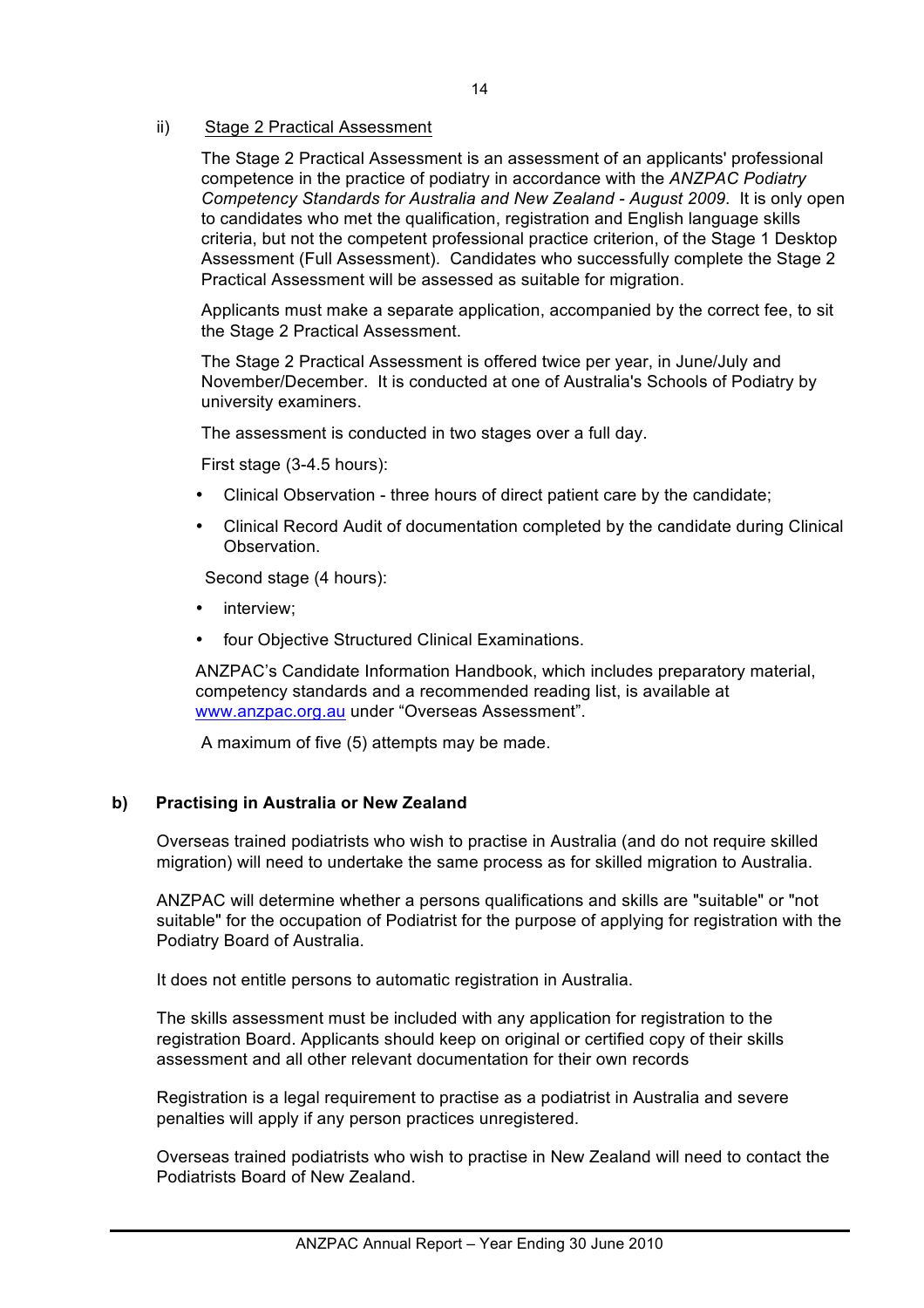## Processing time for assessments

Stage 1 - Will take up to ten (10) weeks to process depending on complexity and whether further information is sought.

Stage 2 - Within five (5) weeks of the day of the practical examination.

## **c) Fee Schedule**

| 1. | Stage 1 - Desk Top Assessment  |        |
|----|--------------------------------|--------|
|    | <b>Modified Assessment</b>     | \$400  |
|    | Full Assessment                | \$650  |
| 2. | Stage 2 - Practical Assessment |        |
|    | Examination                    | \$1300 |
| 3. | Reviews/Appeals                |        |
|    | <b>Administrative Review</b>   |        |
|    | Appeal                         | \$250  |
|    |                                |        |

- All amounts are in Australian Dollars.
- The above fees are GST-free under Section 38-110 of *A New Tax System (Goods and Services Tax) Act 1999*.
- If persons wish to withdraw their application, ANZPAC reserves the right to retain an administrative fee.
- If a review or appeal is successful, half the fee will be refunded.

# **13 FORUM OF AUSTRALIAN HEALTH PROFESSIONS COUNCILS**

ANZPAC is a member of the Forum of Australian Health Professions Councils which comprises the following national accreditation Councils assigned (by the Ministerial Council) the accreditation functions for the National Boards of Australia under the National Registration and Accreditation Scheme for health professions.

- ! Australian Dental Council
- ! Australian Medical Council
- **.** Australian Nursing and Midwifery Council
- **.** Australian Pharmacy Council
- ! Australian Physiotherapy Council
- Australian Psychology Accreditation Council
- **.** Council on Chiropractic Education Australasia
- ! Optometry Council of Australia and New Zealand
- ! Australian Osteopathic Council
- ! Australian and New Zealand Podiatry Accreditation Council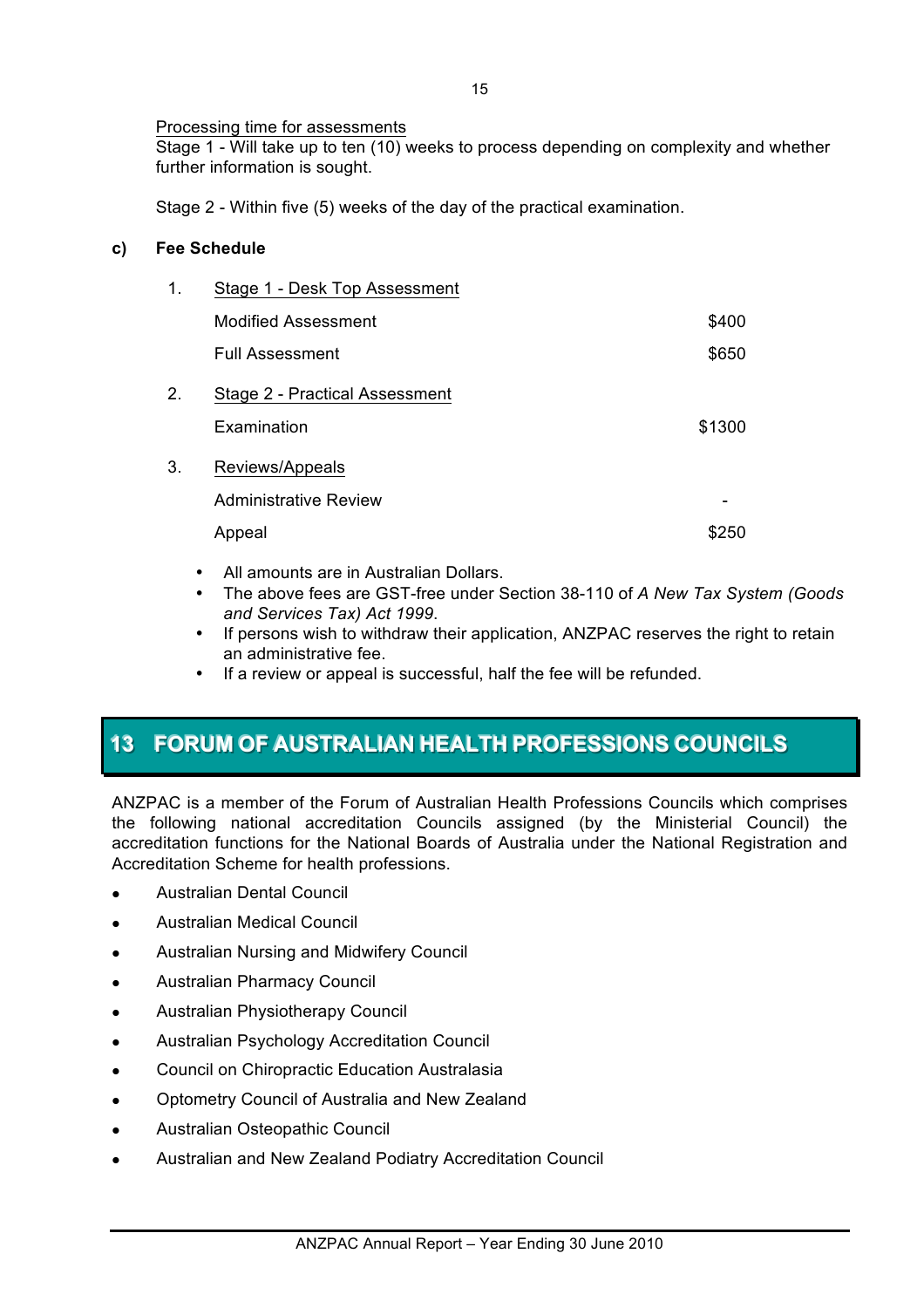The purpose of the Forum is:

- 1) To work together on issues of national importance to the regulated health professions.
- 2) To identify areas of common interest and concern in relation to the regulated health professions.
- 3) To work toward a position of consensus on identified issues and concerns.
- 4) To take joint action in areas of importance to the regulated health professions.
- 5) To develop joint position statements which provide recommended policy directions for governments and other relevant stakeholders.

The collective expertise of the Councils is in:

- Setting educational standards for health professionals to develop safe and competent practitioners able to adapt to changes in professional practice over time.
- ! Encouraging improvements in the education and training of health professionals to respond to evolving health needs and practices.
- ! Assessing and accrediting education programs.
- ! Assessing overseas qualified practitioners.
- ! Collaborating and consulting with a wide range of stakeholder bodies and actively engaging members of their profession in the regulation of professional practice.
- Regional and international developments, capacity building and partnerships.

The website for the Forum is:

http://healthprofessionscouncils.org.au

#### Meetings attended:

4 December 2009 (Melbourne) – Dr R Scharfbillig

5 May 2010 (Teleconference) – Mr P Martin and Dr A Bird

- 
- 31 March 2010 (Melbourne) Mr P Martin and Dr A Bird
	-

# **14 PROJECTS**

The Podiatry Registration Board of Victoria funded ANZPAC to undertake a project on "Podiatry Specialisations Education and Training Accreditation Standards".

The Project was undertaken by Dr Susanne Owen from Owen Educational Consultancy.

The intention was to provide a snapshot of benchmark information on requirements for specialist training in other health professions and podiatric specialisations in the Australian and overseas context, particularly in relation to the emerging national agenda within Australia.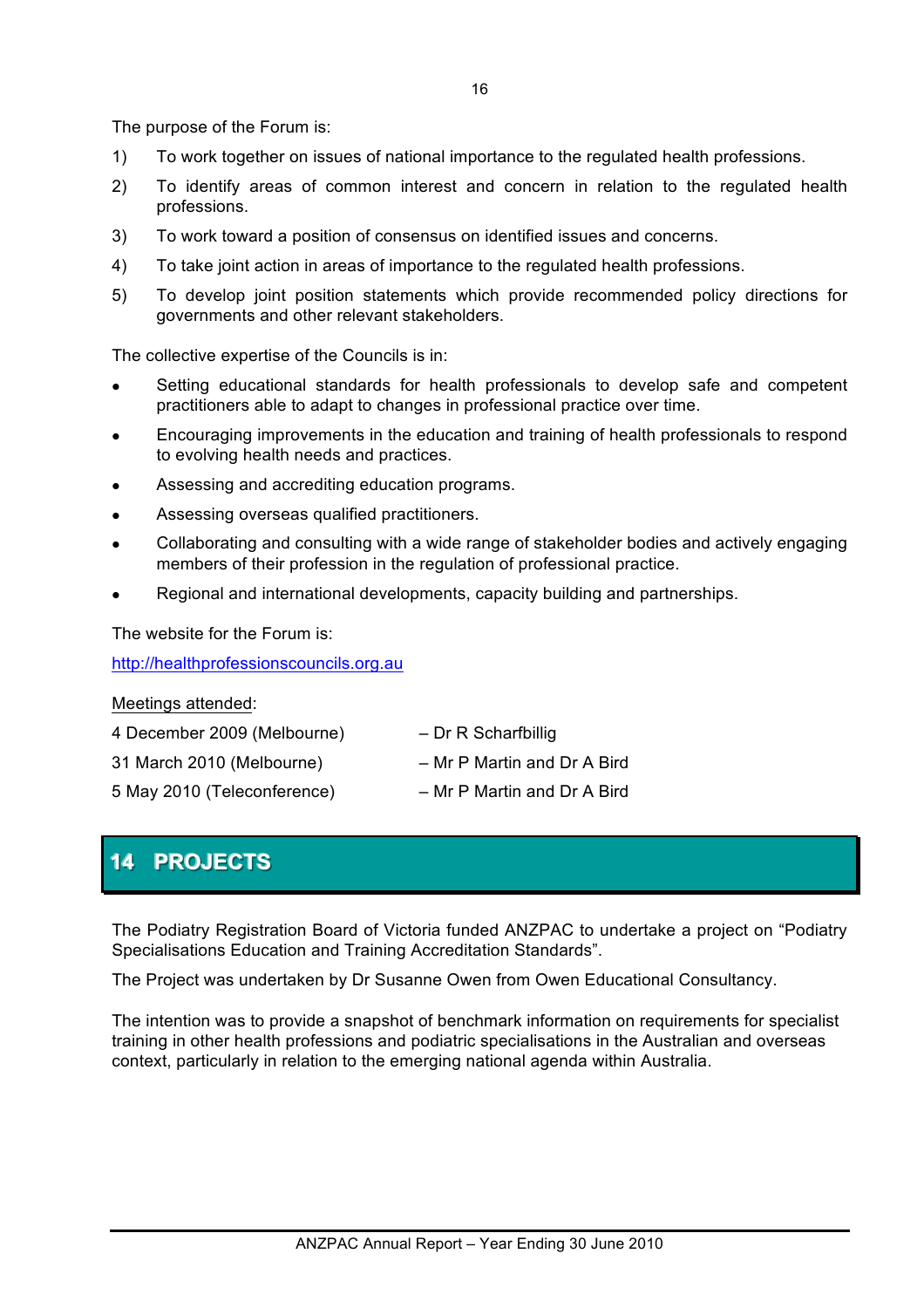Other purposes also included proposing some appropriate accreditation standards for education and training, with possible application across various podiatric specialisations in the future. To achieve this, the project methodology primarily involved desk-top research and direct contact with selected podiatry and other professional and health groups. During the project timeframe, the Podiatry Board of Australia was informed by the Australian Health Ministers' Advisory Council that specialist recognition of the podiatry profession for podiatric surgeons had achieved broad support under the Council of Australian Government National Registration and Accreditation scheme.

Current education and training programs for podiatry specialisations and special interest areas are outlined in the report. Various health specialisations such as dental surgeons and obstetricians and gynaecologists, as well as overseas podiatric surgery programs are presented as examples of other educational and training models for consideration.

This is a background document for Podiatric specialisations in Australia and New Zealand. There will be considerable further work required to expand on the information, processes and country/state differences described in this report.

# **15 FINANCES**

The Council recorded an operating loss of \$15,949.00 for the 2009/2010 financial year and as at 30 June 2010 had total equity of \$28,476.00.

The Council is registered for GST and has an ABN – 91 454 059 309.

The accounts of the Council have been audited and the financial statements for the year ended 30 June 2010 together with accompanying notes and the audit report appear as follows: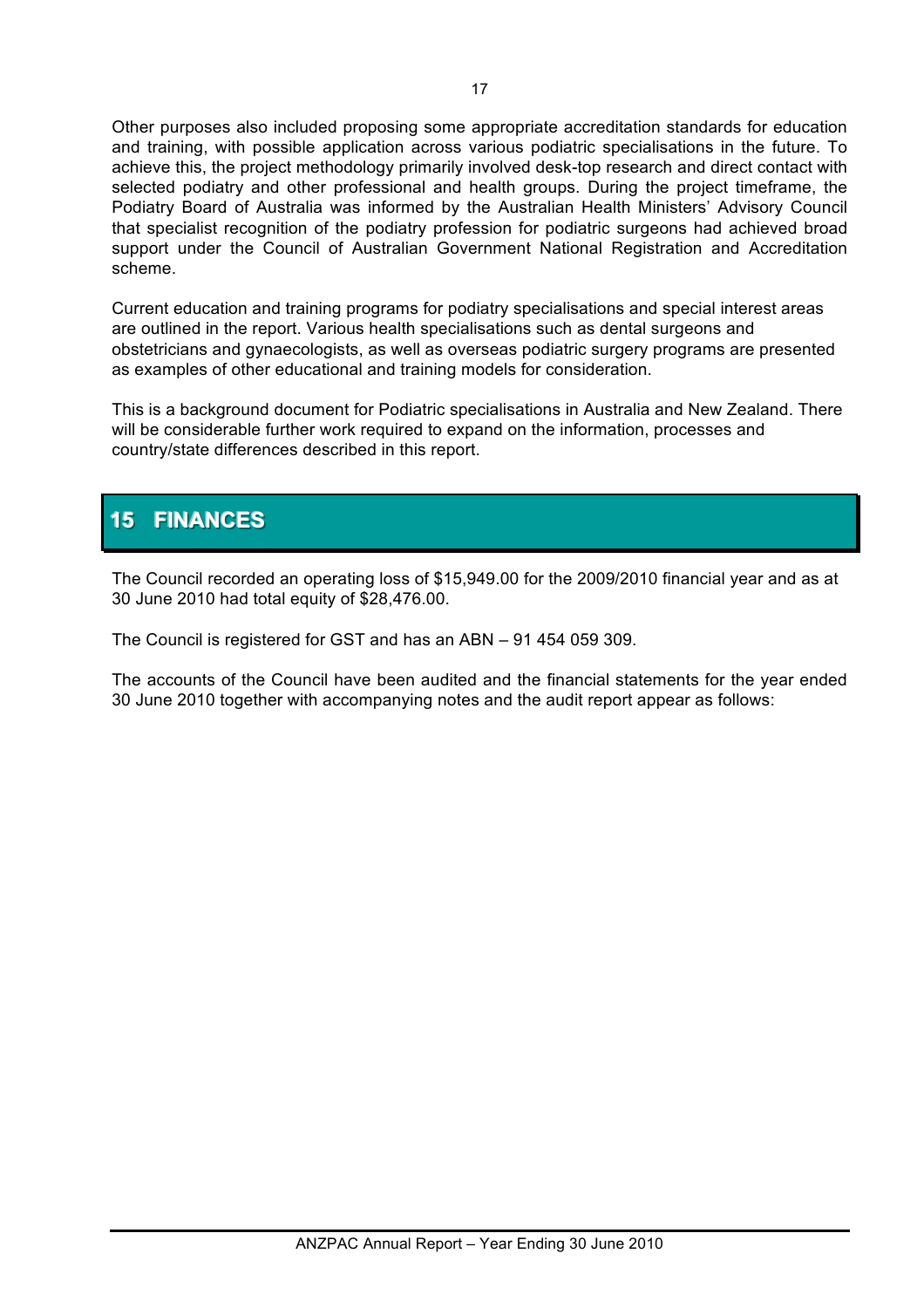### **INCOME STATEMENT FOR YEAR ENDED 30 JUNE 2010**

|                                                | <b>Note</b> | 2010<br>\$ | 2009<br>\$ |
|------------------------------------------------|-------------|------------|------------|
| <b>REVENUES FROM ORDINARY ACTIVITIES</b>       |             |            |            |
| <b>Member Contributions</b>                    | 3           | 86,850     | 83,751     |
| Program Accreditation                          | 4           | 29,024     | 0          |
| <b>Project Grant</b>                           | 5           | 20,000     | 0          |
| Interest                                       |             | 334        | 153        |
| <b>Total Revenues from ordinary activities</b> |             | 136,208    | 83,904     |
| <b>EXPENSES FROM ORDINARY ACTIVITIES</b>       |             |            |            |
| Projects                                       | 6           | 39,562     | 34,812     |
| <b>Consultant Service Fee</b>                  | 7           | 36,000     | 30,000     |
| <b>Accreditation Team Fees and Expenses</b>    | 8           | 29,024     | 0          |
| Board & Committee Member Expenses              | 9           | 16,268     | 1,130      |
| Board & Committee Member Fees                  | 10          | 14,788     | 0          |
| <b>Administrative Expenses</b>                 | 11          | 8,705      | 6,983      |
| Computer / IT                                  | 12          | 3,298      | 0          |
| Rent                                           | 13          | 3,000      | 3,000      |
| <b>Consultative Forums</b>                     | 14          | 1,512      | 1,428      |
| <b>Total Expenses from ordinary activities</b> |             | 152,157    | 77,353     |
| <b>OPERATING SURPLUS/(LOSS)</b>                |             | (15, 949)  | 6,551      |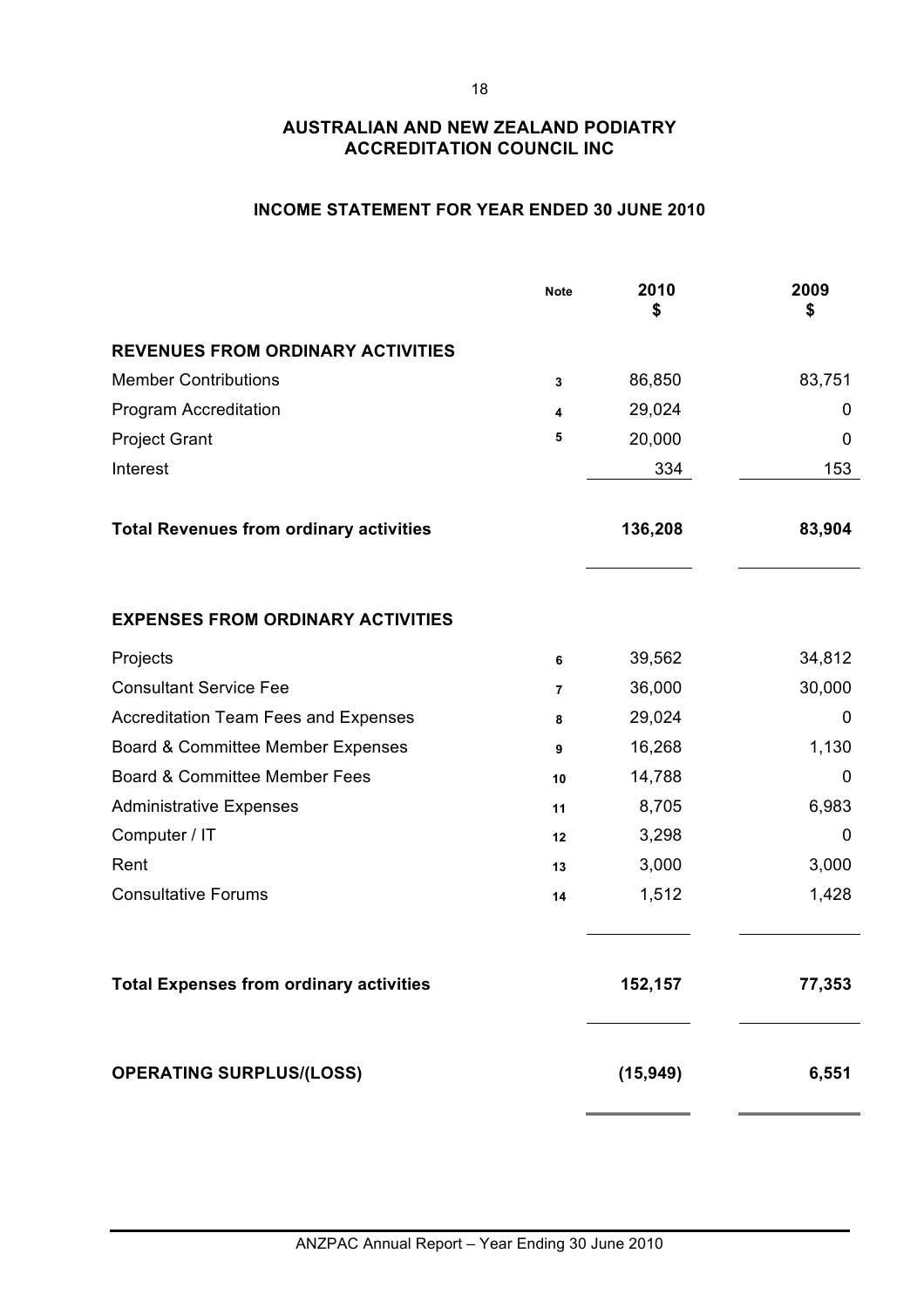### **BALANCE SHEET AS AT 30 JUNE 2010**

|                                    | 2010<br>\$ | 2009<br>\$ |
|------------------------------------|------------|------------|
| <b>CURRENT ASSETS</b>              |            |            |
| Cash at Bank                       | 31,448     | 48,568     |
| Receivables                        | 8,191      | 4,360      |
| <b>Total Current Assets</b>        | 39,639     | 52,928     |
| <b>TOTAL ASSETS</b>                | 39,639     | 52,928     |
| <b>CURRENT LIABILITIES</b>         |            |            |
| Accounts Payable & Accruals        | 11,163     | 8,503      |
| <b>Total Current Liabilities</b>   | 11,163     | 8,503      |
| <b>TOTAL LIABILITIES</b>           | 11,163     | 8,503      |
| <b>NET ASSETS</b>                  | 28,476     | 44,425     |
| <b>EQUITY</b>                      |            |            |
| <b>Accumulated Surplus</b>         | 44,425     | 37,874     |
| <b>Current Year Surplus/(Loss)</b> | (15, 949)  | 6,551      |
| <b>TOTAL EQUITY</b>                | 28,476     | 44,425     |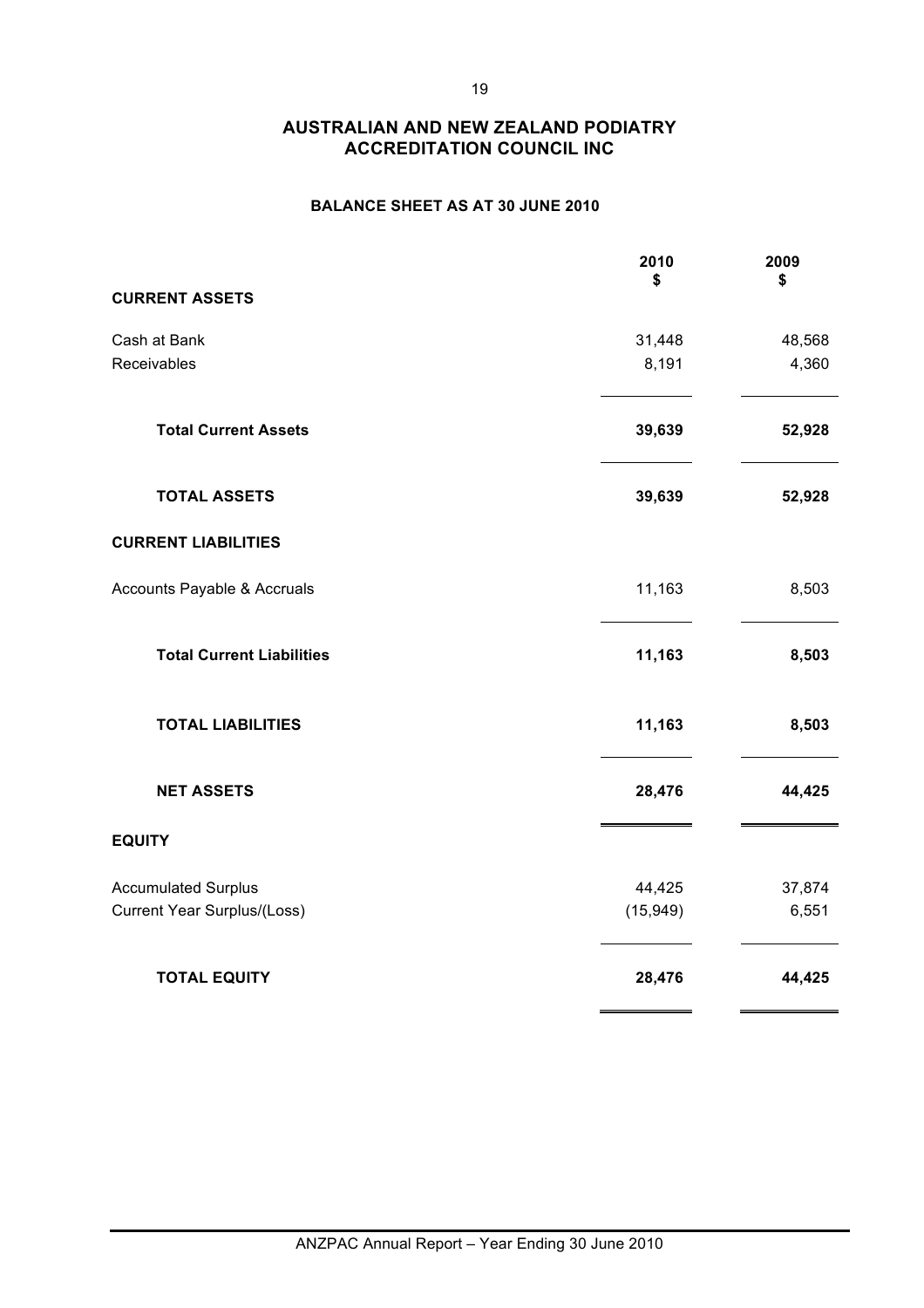#### **NOTES TO & FORMING PART OF THE FINANCIAL STATEMENTS**

#### **1 COUNCIL FORMATION AND OBJECTIVES**

The Australian & New Zealand Podiatry Accreditation Council Inc (**"ANZPAC"**) was incorporated in South Australia on 16 April 2008.

The ANZPAC is an independent body comprising members consisting of the eight (8) State / Territory Podiatry Registration Boards in Australia and New Zealand. The Board of Management comprises registered podiatrists (nominated by the Registration Boards), nominees from the professional associations (Australasian Podiatry Council and Podiatry New Zealand), nominees from the educational institutions offering podiatric programs and community representation.

The objects of ANZPAC are to:

- Assess for the purpose of granting accreditation to, programs leading to eligibility for registration as a podiatrist.
- Advise and make recommendations to the Member Organisations relating to the accreditation status to be granted to a podiatric program.
- Advise and make recommendations to the member Organisations and other relevant interest groups on matters concerning the registration of podiatrists.
- Develop, review and maintain accreditation standards and processes to assess podiatric programs.
- Develop and implement an overseas skills assessment process to ensure the knowledge, clinical skills and professional attributes of overseas trained podiatrists is of a comparable standard to registered podiatrists for skilled migration to Australia or practice as a podiatrist in Australia and New Zealand.
- Provide information and advice to Government relating to law and policy concerning the accreditation and competency requirements for the registration of podiatrists.
- Establish and maintain relationships with bodies or organisations having objects and functions in whole or in part similar to the objects and functions of ANZPAC.

#### **2 SIGNIFICANT ACCOUNTING POLICIES**

The Financial Statements have been prepared in accordance with Statements of Accounting Concepts and appropriate Australian Accounting Standards.

The accounts have been prepared on the basis of historical cost and do not take into account changing money values. The accounting policies have been consistently applied unless otherwise stated.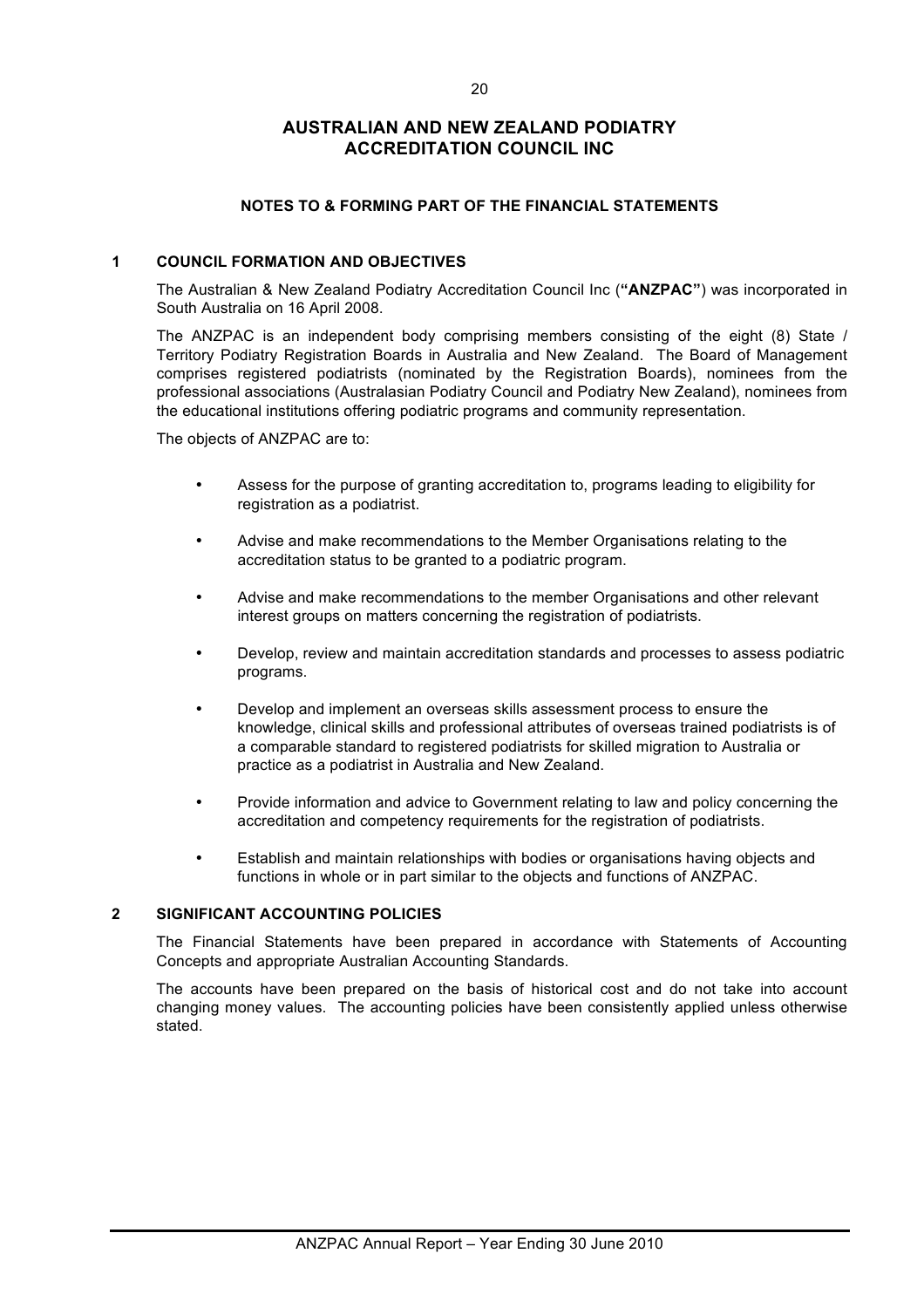#### **NOTES TO AND FORMING PART OF THE FINANCIAL STATEMENTS (Cont)**

#### **3 MEMBER CONTRIBUTIONS**

Member contributions are based on a dollar value per registrant given any shortfall in an approved operating budget and charged to the member organisations (Registration Boards).

|                                     | 2010   | 2009   |
|-------------------------------------|--------|--------|
|                                     | \$     | \$     |
| Victoria                            | 21,360 | 22,610 |
| <b>New South Wales</b>              | 20,800 | 24,310 |
| Queensland                          | 13,120 | 12,240 |
| South Australia                     | 13,000 | 8,160  |
| Western Australia                   | 7,280  | 7,735  |
| New Zealand                         | 6,480  | 5,721  |
| Tasmania                            | 2,990  | 1,870  |
| <b>Australian Capital Territory</b> | 1,820  | 1,105  |
|                                     | 86,850 | 83,751 |

#### **4 PROGRAM ACCREDITATION**

The University of Western Sydney were charged (on a cost recovery basis) the fees and expenses of ANZPAC's Assessment Team who carried out an inspection of the podiatry courses at the University during the year.

#### **5 PROJECT GRANT**

An amount of \$20,000 was given by the Victorian Podiatrists Board to ANZPAC to carry out a project on podiatry specialisations in Australia and New Zealand.

#### **6 PROJECTS**

Costs associated with projects involving the following:

|                                            | 39.562 |
|--------------------------------------------|--------|
| Assessment of overseas trained Podiatrists | 17.875 |
| <b>Podiatric Specialisations</b>           | 21.687 |
|                                            |        |

Dr S Owen from Owen Educational Consultants undertook both projects.

#### **7 CONSULTANT SERVICE FEE**

The Council has entered into an agreement with a Consultant to provide all administrative and financial services to ANZPAC.

#### **8 ACCREDITATION TEAM FEES AND EXPENSES**

This relates directly to note 4.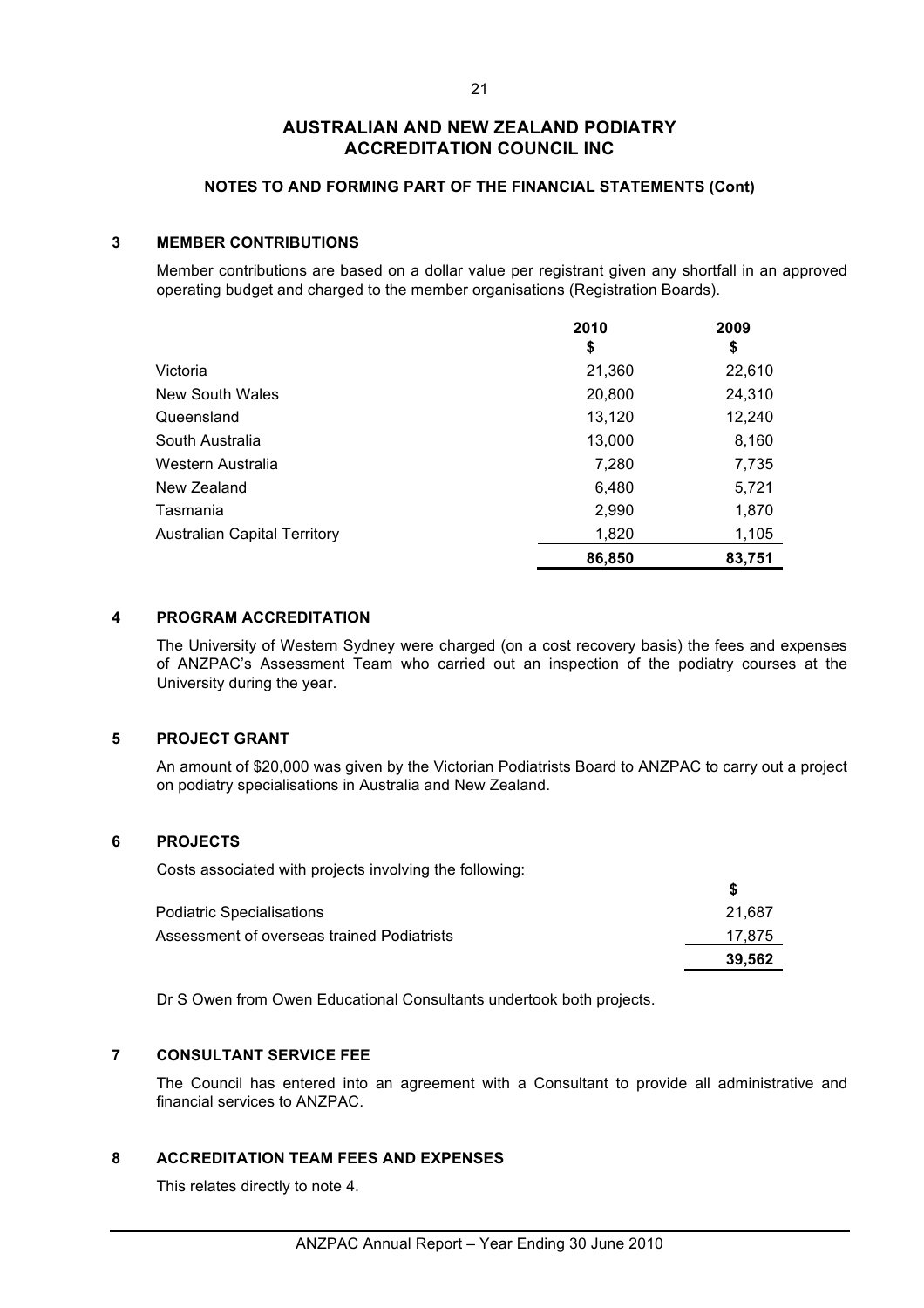#### **NOTES TO AND FORMING PART OF THE FINANCIAL STATEMENTS (Cont)**

#### **9 BOARD AND COMMITTEE MEMBER EXPENSES**

Includes all expenses incurred for Board and Committee members attending face to face meetings.

#### **10 BOARD AND COMMITTEE MEMBER FEES**

Includes all fees paid to Board and Committee members to attend face to face meetings and teleconferences in accordance with the Remuneration Policy of ANZPAC.

#### **11 ADMINISTRATIVE EXPENSES**

|                    | 2010  | 2009  |
|--------------------|-------|-------|
|                    | \$    | \$    |
| Meetings           | 3,530 | 0     |
| Insurance          | 2,215 | 2,199 |
| Audit              | 700   | 700   |
| Sundries           | 579   | 162   |
| Postage            | 478   | 379   |
| Printing           | 432   | 229   |
| Website            | 355   | 2,100 |
| Telephone          | 201   | 860   |
| Stationery         | 165   | 354   |
| <b>Credit Card</b> | 50    | 0     |
|                    | 8,705 | 6,983 |

#### **12 COMPUTER / IT**

Costs associated with developing and implementing a database system and online processing for persons applying for a skills assessment or wishing to practice in Australia as a Podiatrist.

#### **13 RENT**

The Chiropractic and Osteopathy Board of South Australia charged a nominal rent of \$250/month for use of part of their premises.

#### **14 CONSULTATIVE FORUMS**

Costs primarily associated with expenses of the Chairperson and Executive Officer attending the Forum of Australian Health Professions Councils in Melbourne on 4 December 2009 and 31 March 2010.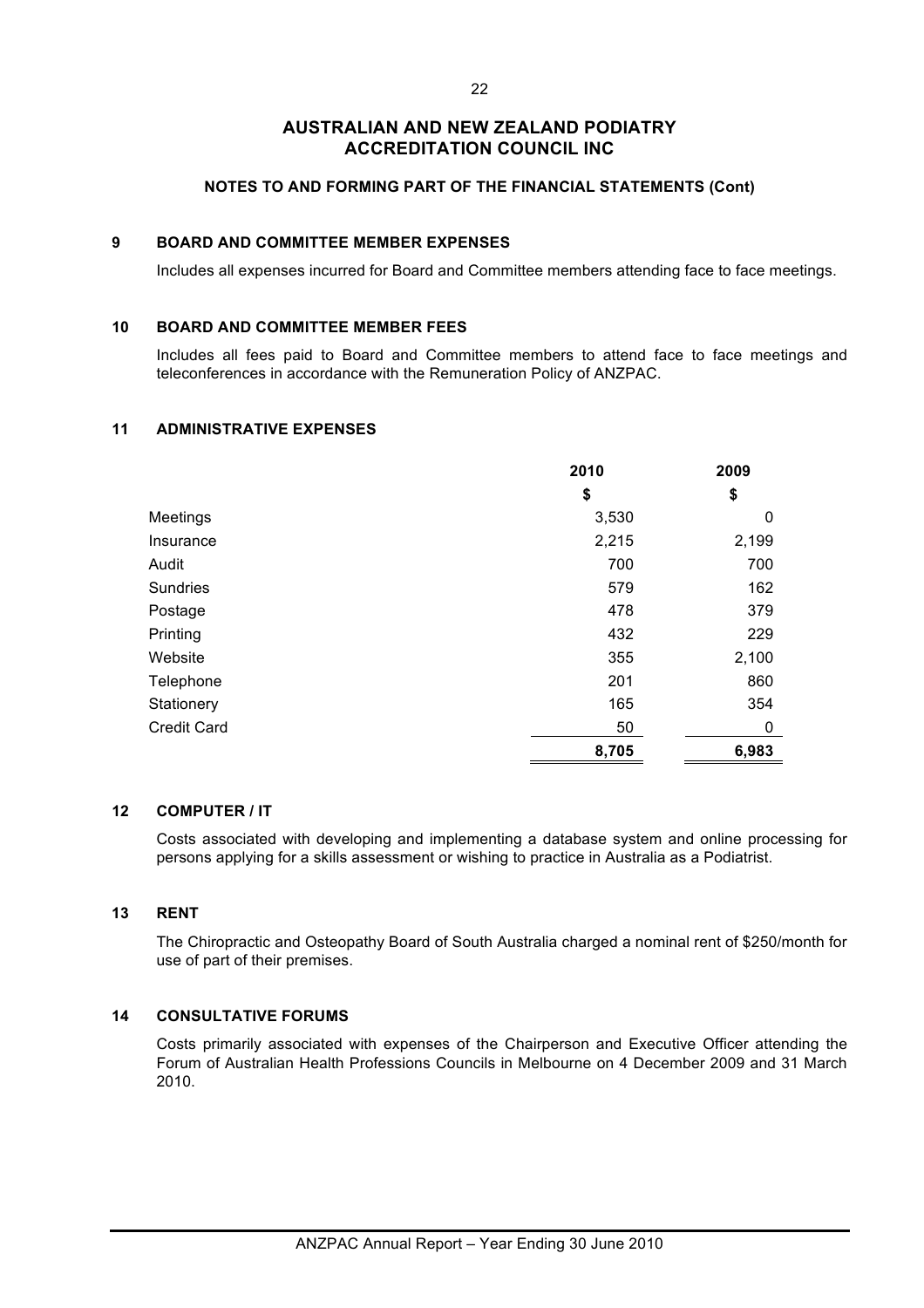### **NOTES TO AND FORMING PART OF THE FINANCIAL STATEMENTS (Cont)**

#### **15 RECONCILIATION OF OPERATING SURPLUS TO NET CASH PROVIDED BY OPERATING ACTIVITIES**

| <b>Operating Surplus / (Loss)</b>                   | 2010<br>\$<br>(15, 954) | 2009<br>\$<br>6,551 |
|-----------------------------------------------------|-------------------------|---------------------|
| <b>Changes in Assets and Liabilities</b>            |                         |                     |
| (Increase) Decrease in Receivables                  | (3,832)                 | (3,660)             |
| Increase (Decrease) in Accounts Payable & Accruals  | 2.660                   | 3,463               |
| Net Cash (used in) provided by Operating Activities | (17, 126)               | 6,354               |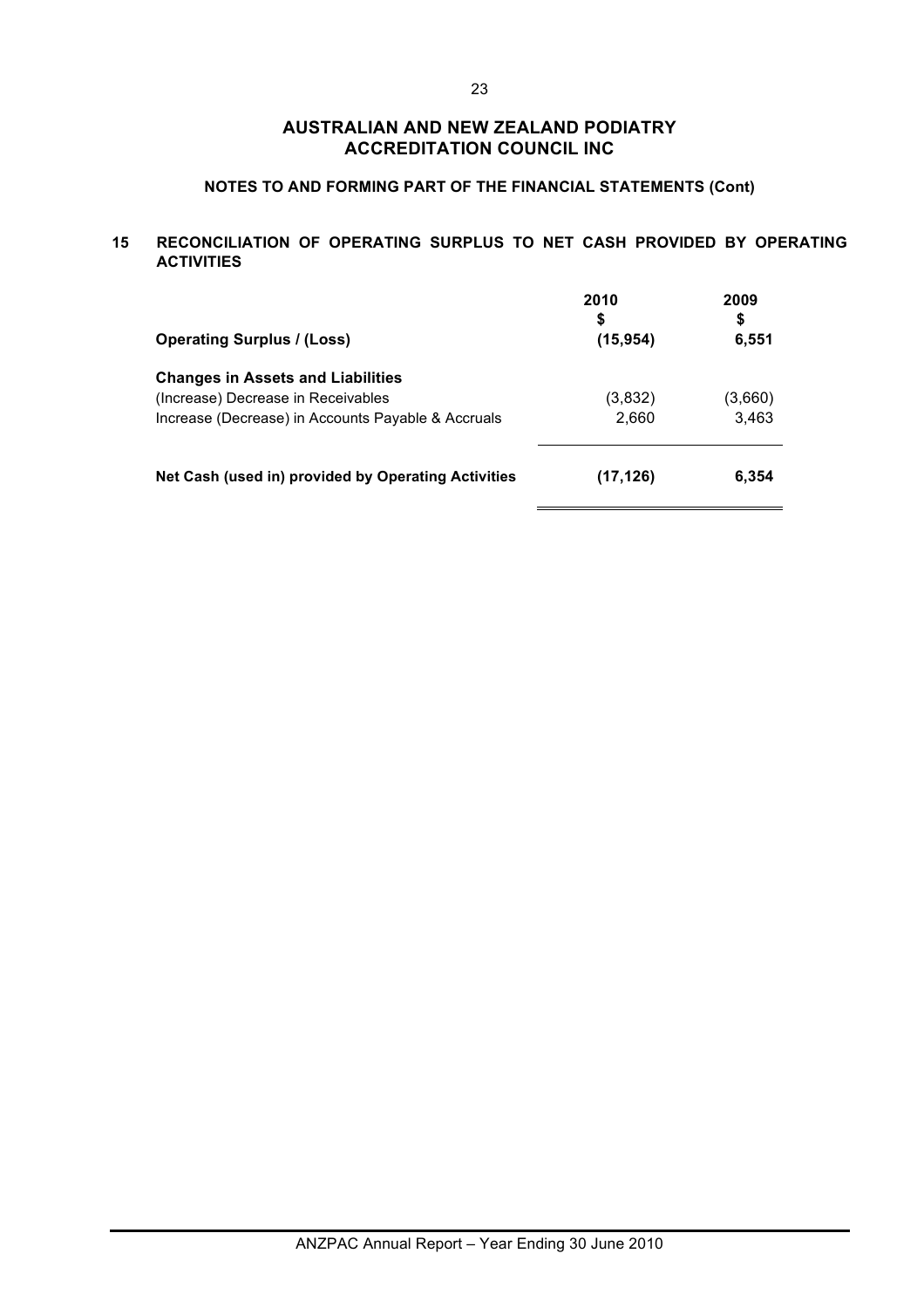# **CERTIFICATE**

In our opinion:

- a) The foregoing Income Statement and Balance Sheet, and notes thereto present fairly, in accordance with Australian Accounting Standards, the financial position of the Australian and New Zealand Podiatry Accreditation Council Inc (ANZPAC) as of 30 June 2010 and the results of its operations for the year then ended; and
- b) Internal controls over financial reporting have been effective throughout the year.

Race Sile flally

**R SCHARFBILLIG P J MARTIN**

**CHAIRPERSON EXECUTIVE OFFICER**